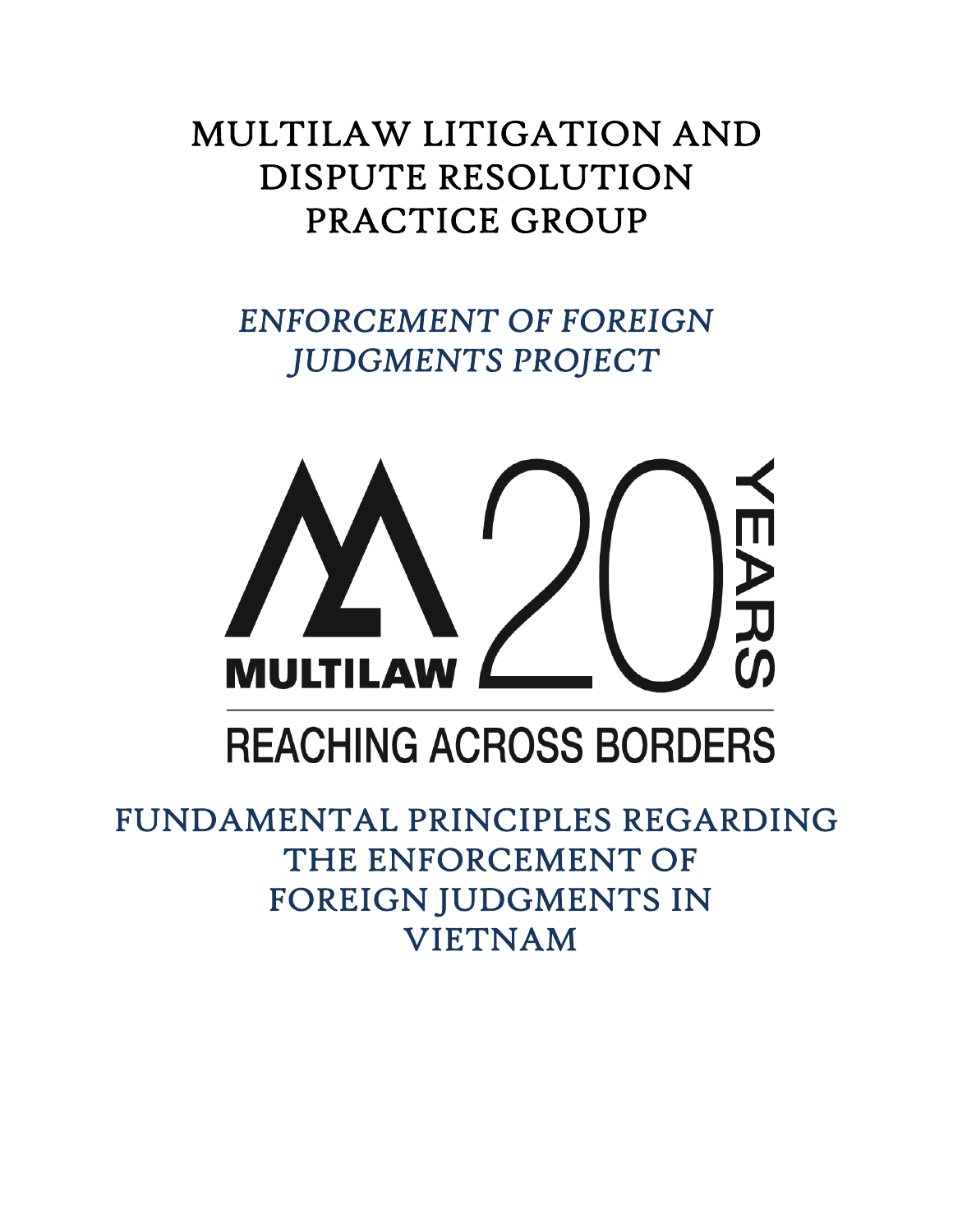# TABLE OF CONTENTS

# Page

| I.   | RECOGNITION AND ENFORCEMENT OF A FOREIGN COURT     |                                                                                                                                       |                                                                   |  |
|------|----------------------------------------------------|---------------------------------------------------------------------------------------------------------------------------------------|-------------------------------------------------------------------|--|
|      | A.                                                 | Ability to Apply for Recognition and Enforcement of a Court                                                                           |                                                                   |  |
|      |                                                    | I.                                                                                                                                    | Is it possible to apply for enforcement of a foreign court        |  |
|      | <b>B.</b>                                          |                                                                                                                                       |                                                                   |  |
|      |                                                    | I.                                                                                                                                    | Which laws are generally applicable to the enforcement of a       |  |
|      | C.                                                 |                                                                                                                                       |                                                                   |  |
|      |                                                    | I.                                                                                                                                    | Are there any special rules regarding the enforcement of a        |  |
|      |                                                    | 2.                                                                                                                                    | Does the European Union have a special procedure to enforce       |  |
|      | D.                                                 |                                                                                                                                       |                                                                   |  |
|      |                                                    | I.                                                                                                                                    | What is the average length of time for this kind of procedure?2   |  |
| II.  | DENIAL OF RECOGNITION AND ENFORCEMENT OF A FOREIGN |                                                                                                                                       |                                                                   |  |
|      | A.                                                 | Can a Court in your country deny recognition and enforcement of a<br>foreign court judgment? If YES: what kind of reasons may justify |                                                                   |  |
|      | B.                                                 |                                                                                                                                       |                                                                   |  |
|      |                                                    | I.                                                                                                                                    | What kind of cost and expenses can a claimant expect in this      |  |
| III. |                                                    |                                                                                                                                       |                                                                   |  |
|      | A.                                                 |                                                                                                                                       |                                                                   |  |
|      |                                                    | Ι.                                                                                                                                    | Is there a time limit to apply for enforcement of a foreign court |  |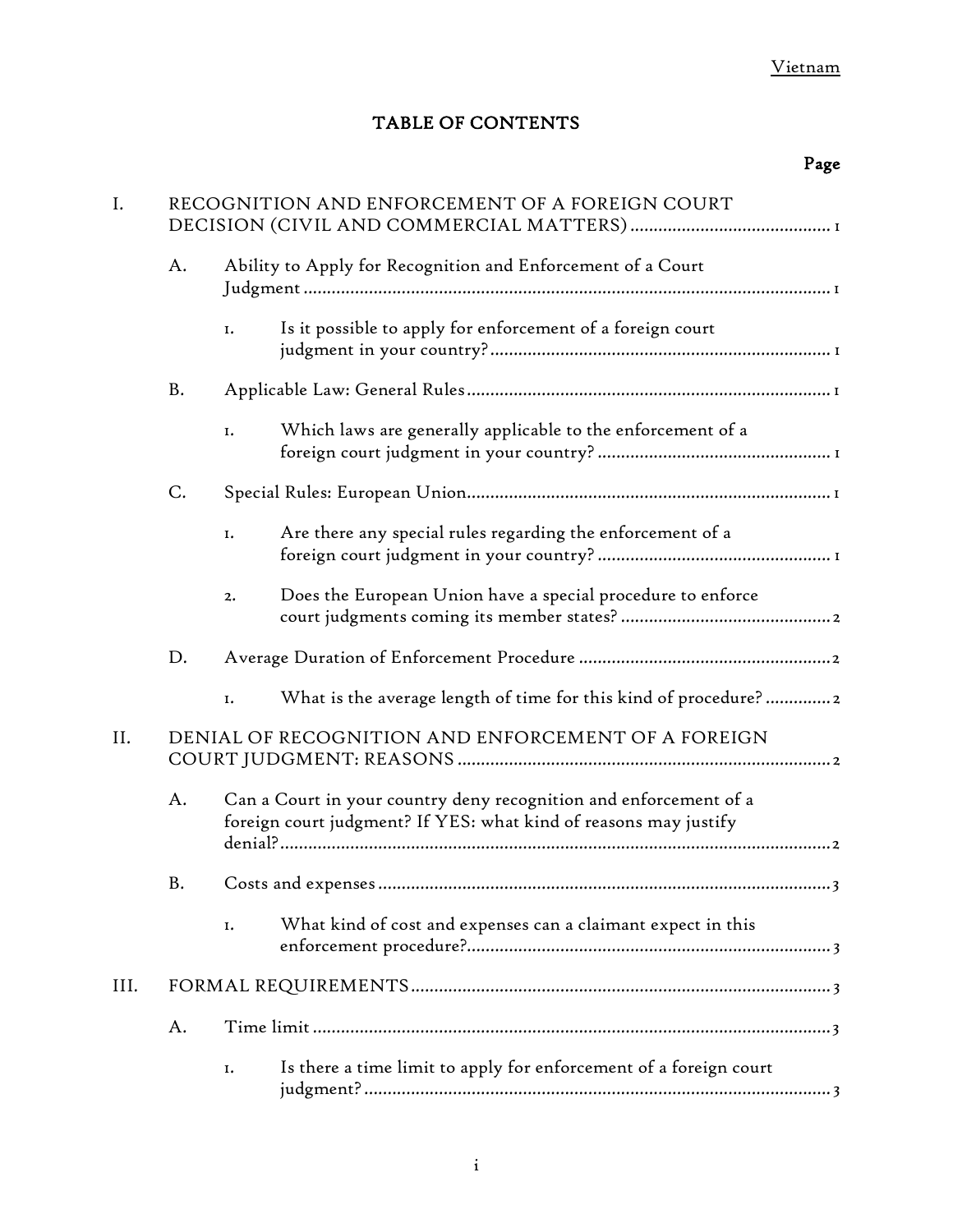|     | B. | Final and Definitive Court Judgment: Provisional Enforcement 3                                                                                                                                       |
|-----|----|------------------------------------------------------------------------------------------------------------------------------------------------------------------------------------------------------|
|     |    | Is it mandatory for the judgment to be a final and definitive<br>I.<br>court judgment? If NO: Are there any special requirements to<br>provisionally enforce a court judgment which is not final and |
|     | C. |                                                                                                                                                                                                      |
|     |    | What necessary requirements must the foreign court Judgment<br>I.                                                                                                                                    |
|     | D. |                                                                                                                                                                                                      |
|     |    | Is it mandatory to pay Court Fees for this kind of application?4<br>I.                                                                                                                               |
|     | E. | Are there any other formal requirements in your country to enforce a                                                                                                                                 |
| IV. |    |                                                                                                                                                                                                      |
|     | A. |                                                                                                                                                                                                      |
|     |    | Which Court or courts are competent to decide an enforcement<br>I.                                                                                                                                   |
|     | B. | Informational Requirements for the Application to Enforce a Foreign                                                                                                                                  |
|     |    | What information must be contained in the enforcement<br>I.                                                                                                                                          |
|     | C. | What documents must be included with/attached to the application to                                                                                                                                  |
|     | D. |                                                                                                                                                                                                      |
|     |    | What are the phases of the procedure to enforce a foreign court<br>I.                                                                                                                                |
|     | Ε. |                                                                                                                                                                                                      |
|     |    | Can a defendant oppose to this enforcement application?6<br>I.                                                                                                                                       |
|     |    | Are there a limited number of reasons for the defendant to<br>2.<br>oppose to the enforcement of the court judgment? If YES: what                                                                    |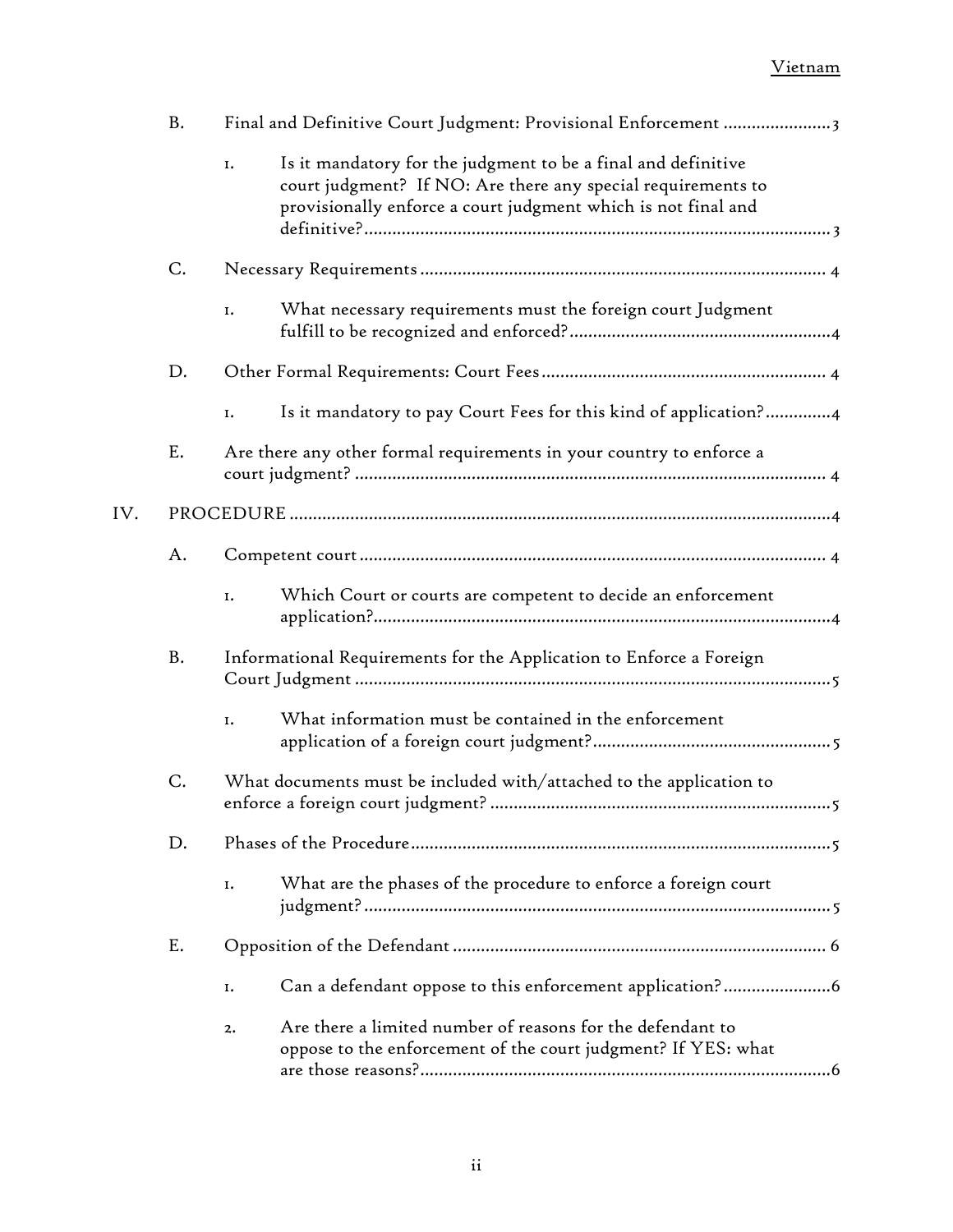|     | F. |    |                                                                    |
|-----|----|----|--------------------------------------------------------------------|
|     |    | I. | Is it possible to appeal a court decision to recognize and enforce |
|     |    | 2. |                                                                    |
|     | G. |    |                                                                    |
|     |    | I. | Are there any rules concerning recovery of the judicial costs      |
| V.  |    |    |                                                                    |
|     | A. |    |                                                                    |
|     |    | I. | What types of assets are subject to enforcement of the court's     |
| VI. |    |    |                                                                    |
|     | А. |    |                                                                    |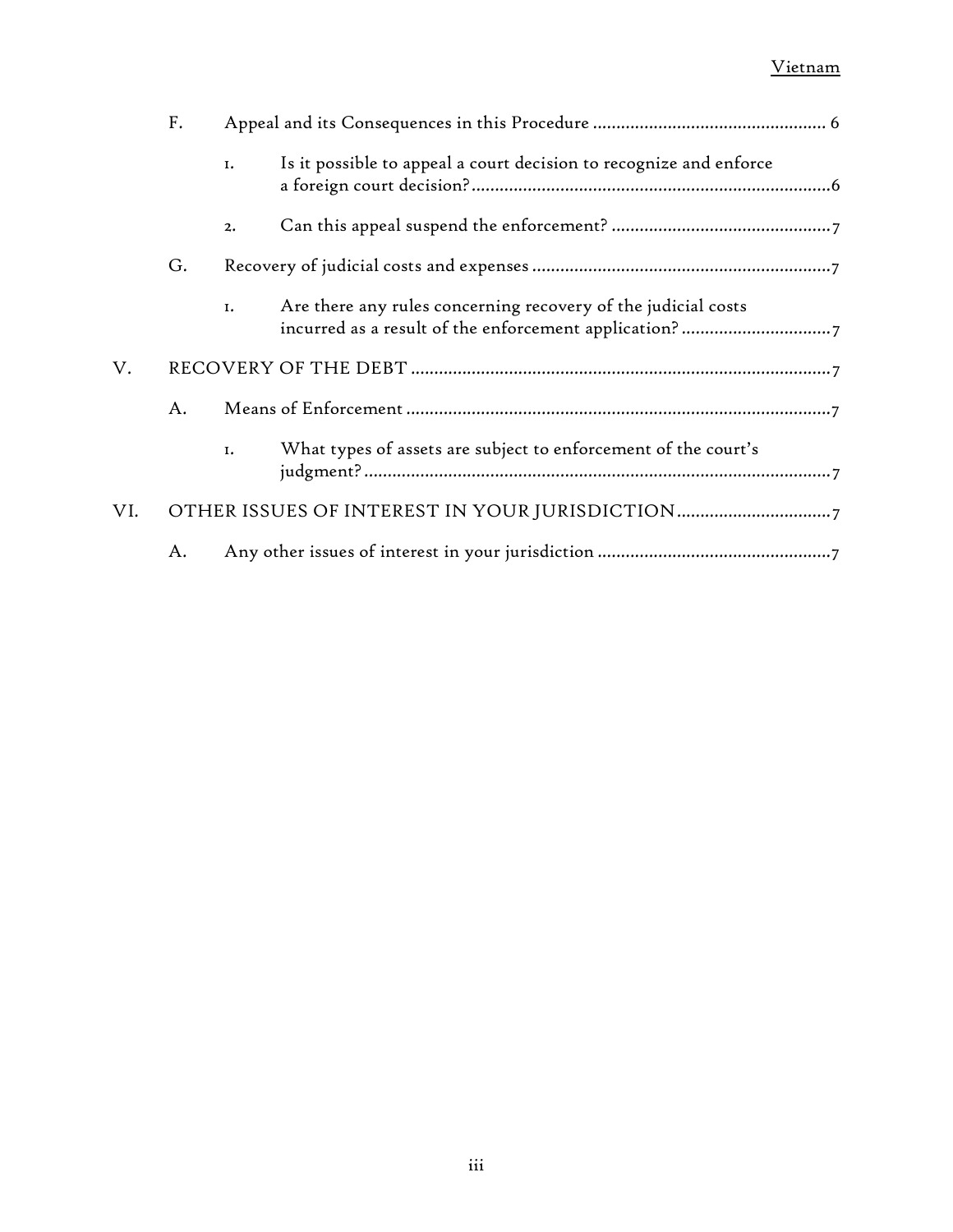# <span id="page-4-0"></span>I. RECOGNITION AND ENFORCEMENT OF A FOREIGN COURT DECISION (CIVIL AND COMMERCIAL MATTERS)

- <span id="page-4-2"></span><span id="page-4-1"></span>A. Ability to Apply for Recognition and Enforcement of a Court Judgment
	- 1. Is it possible to apply for enforcement of a foreign court judgment in your country?

Answer: Yes, it is.

Pursuant to Article 344.1 of the Civil Proceedings Code of Vietnam of 2004 and its amendment in 2011 (collectively referred to as the "Civil Proceedings Code"), the winning party is entitled to request the competent court of Vietnam to recognize and enforce a foreign court judgment. Nevertheless, a foreign court judgment is not automatically recognized and enforced in Vietnam. Rather, it is subject to the rules set out under Section I.C(1) below.

# <span id="page-4-4"></span><span id="page-4-3"></span>B. Applicable Law: General Rules

# 1. Which laws are generally applicable to the enforcement of a foreign court judgment in your country?

### Answer: The applicable laws include:

- (a) The Civil Proceedings Code;
- (b) The Law on Enforcement of Civil Judgments of 2008; and
- (c) The Ordinance on Court Fees of 2009.

### <span id="page-4-6"></span><span id="page-4-5"></span>C. Special Rules: European Union

# 1. Are there any special rules regarding the enforcement of a foreign court judgment in your country?

Answer: Yes, there are.

Vietnamese courts only recognize and enforce a foreign court judgment if it falls into either of the following categories:

- (a) Such judgment is rendered by a court of a country with which Vietnam has entered into an international agreement on this matter (i.e., the recognition and enforcement of court judgments of contracting states);
- (b) Such judgment is recognized and enforced under the specific laws of Vietnam; or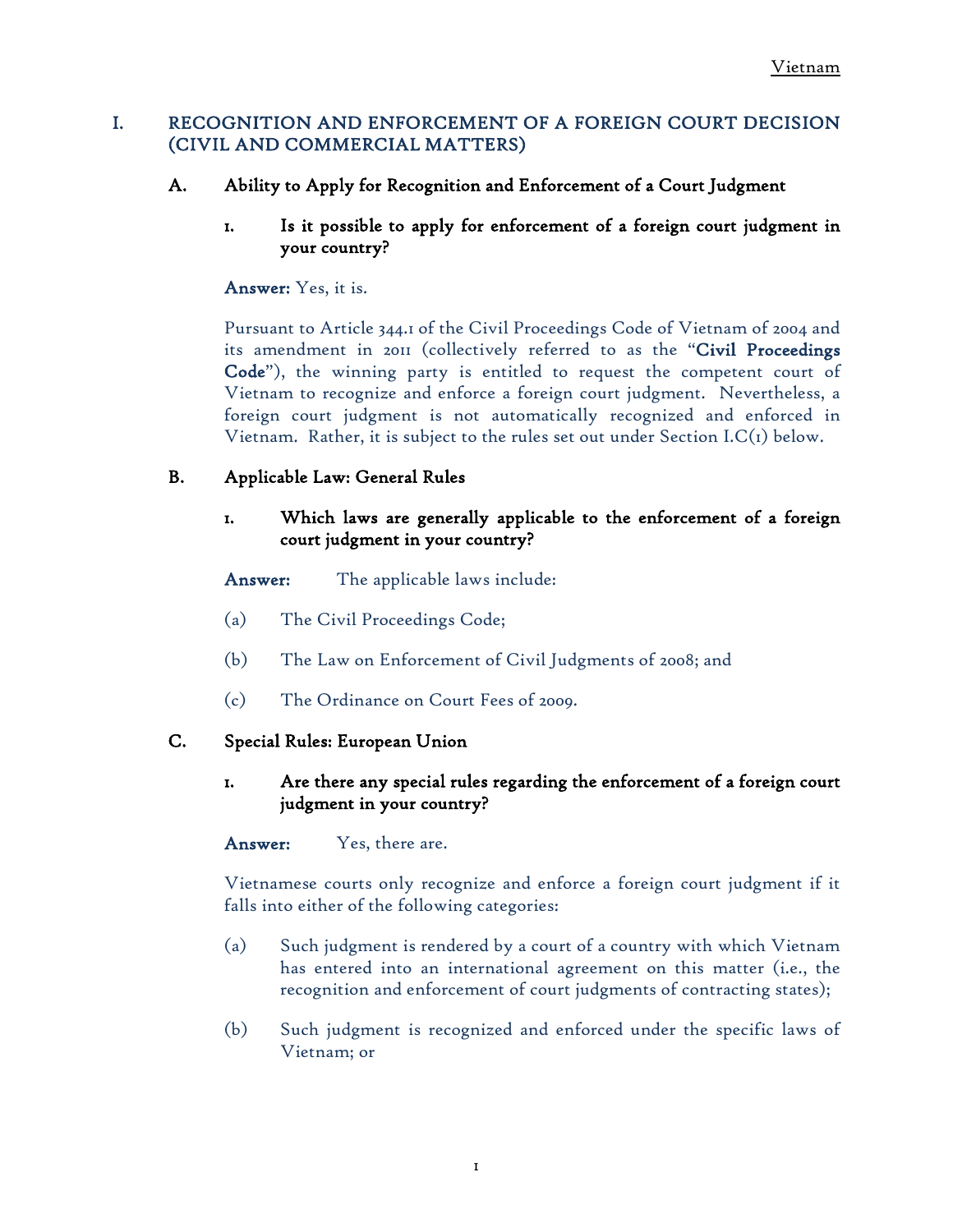(c) Such judgment is recognized and enforced by Vietnamese courts on a reciprocal basis.

Note: Currently no specific law of Vietnam deals with the recognition and enforcement of foreign court judgments as listed in item (b) above. Consequently, no foreign court judgment has been recognized and enforced in Vietnam on this basis.

# <span id="page-5-0"></span>2. Does the European Union have a special procedure to enforce court judgments coming its member states?

Answer: No, it does not. In fact, a court judgment from a European Union member is recognized and enforced in Vietnam in accordance with the rules set out in the preceding Sub-Section.

# <span id="page-5-2"></span><span id="page-5-1"></span>D. Average Duration of Enforcement Procedure

# 1. What is the average length of time for this kind of procedure?

Answer: The statutory time length for the recognition of a foreign court judgment is approximately six months from the date of submission of the application for the recognition and enforcement of a foreign court judgment. The statutory time length for the enforcement of a recognized judgment is approximately two months from the date on which the foreign court judgment is recognized. However, due to the complexity of the procedures and the red tape in Vietnam, the actual time length for the recognition and enforcement of a foreign court judgment may last at least one year.

# <span id="page-5-3"></span>II. DENIAL OF RECOGNITION AND ENFORCEMENT OF A FOREIGN COURT JUDGMENT: REASONS

### <span id="page-5-4"></span>A. Can a Court in your country deny recognition and enforcement of a foreign court judgment? If YES: what kind of reasons may justify denial?

Answer: According to Article 356 of the Civil Proceedings Code, a foreign court judgment shall not be recognized and enforced in Vietnam in the following cases:

- (a) Such judgment is not yet legally enforceable (i.e., final and definitive) in accordance with the laws of the country where it is rendered;
- (b) The person against whom the enforcement is sought (i.e. the losing party) was absent from the trial held by the foreign court because he/she had not been duly summoned;
- (c) The dispute falls under the exclusive jurisdiction of the court of Vietnam;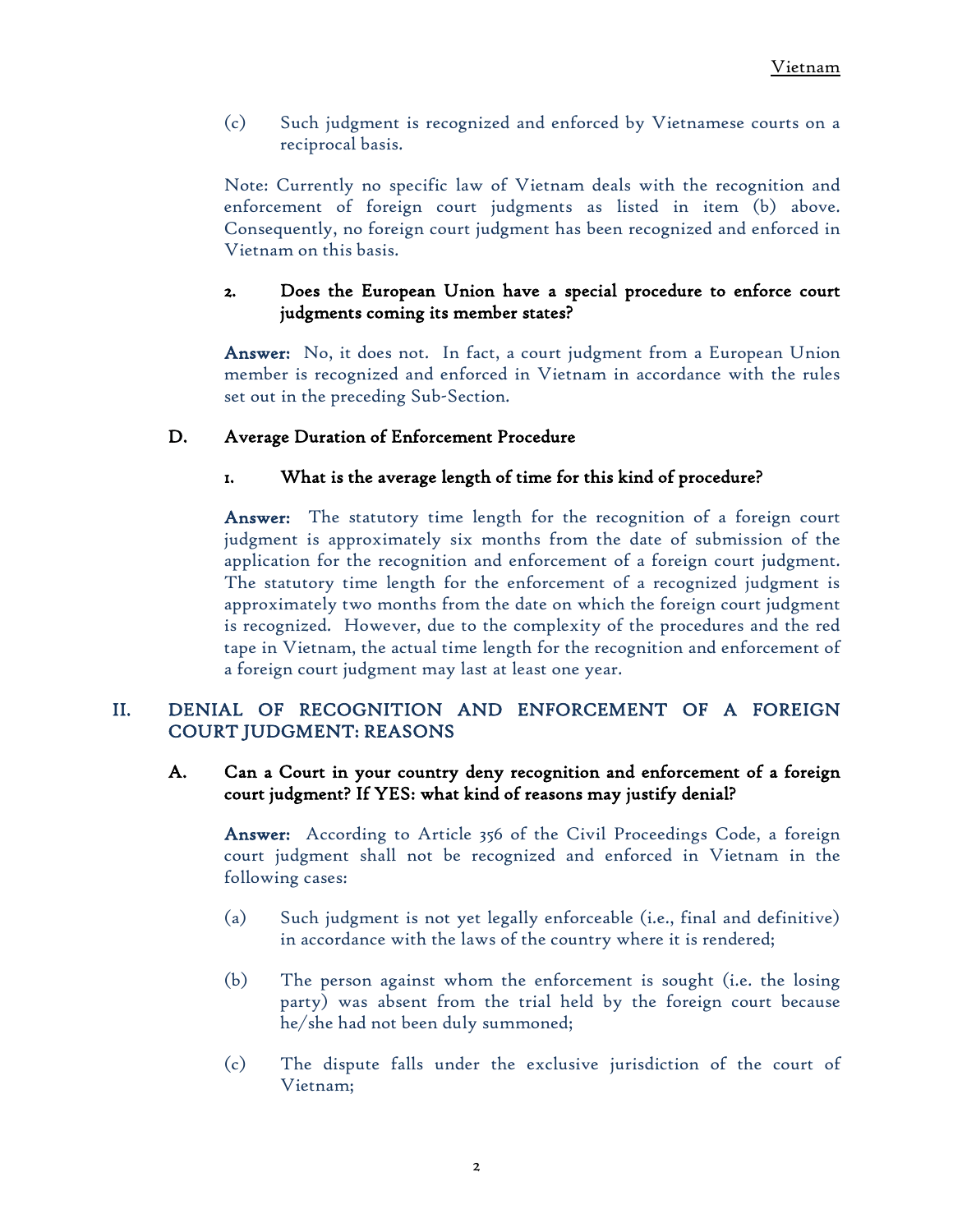- (d) The case has been resolved by a Vietnamese or foreign court and has been already enforced in Vietnam;
- (e) The time limit for enforcement of the judgment has expired in accordance with the laws of the country in which the judgment was rendered; and
- (f) The recognition and enforcement in Vietnam of a foreign court judgment is contrary to the basic principles of Vietnamese laws.

Note: The concept of 'basic principles of Vietnamese laws' is similar to the concept of 'public policy' of a Western country. This concept is not elaborated under law. Rather, Vietnamese courts interpret this concept on a case-by-case basis.

# <span id="page-6-1"></span><span id="page-6-0"></span>B. Costs and expenses

# 1. What kind of cost and expenses can a claimant expect in this enforcement procedure?

Answer: The claimant must pay court fees for the recognition and enforcement of his/her judgment in Vietnam. If he/she retains a lawyer then he/she must bear attorney's fees as well. The court fees are detailed in Section  $III.D(I)$  below.

# <span id="page-6-3"></span><span id="page-6-2"></span>III. FORMAL REQUIREMENTS

### <span id="page-6-4"></span>A. Time limit

# 1. Is there a time limit to apply for enforcement of a foreign court judgment?

**Answer:** As noted in Section  $II.A(e)$  above, Vietnamese courts only recognize and enforce a foreign court judgment if such judgment is within the statutes of limitation for enforcement under the laws of the country where the judgment is rendered. In addition, according to Article 30.1 of the Law on Enforcement of Civil Judgments of 2008, once a foreign court judgment is recognized in Vietnam, the time limit for the claimant to enforce the recognized judgment is five years from the date on which such judgment is recognized.

### <span id="page-6-6"></span><span id="page-6-5"></span>B. Final and Definitive Court Judgment: Provisional Enforcement

# 1. Is it mandatory for the judgment to be a final and definitive court judgment? If NO: Are there any special requirements to provisionally enforce a court judgment which is not final and definitive?

Answer: Yes, it is. As noted in Section II.A(a) above, one of the grounds for Vietnamese courts to refuse the recognition and enforcement of a foreign court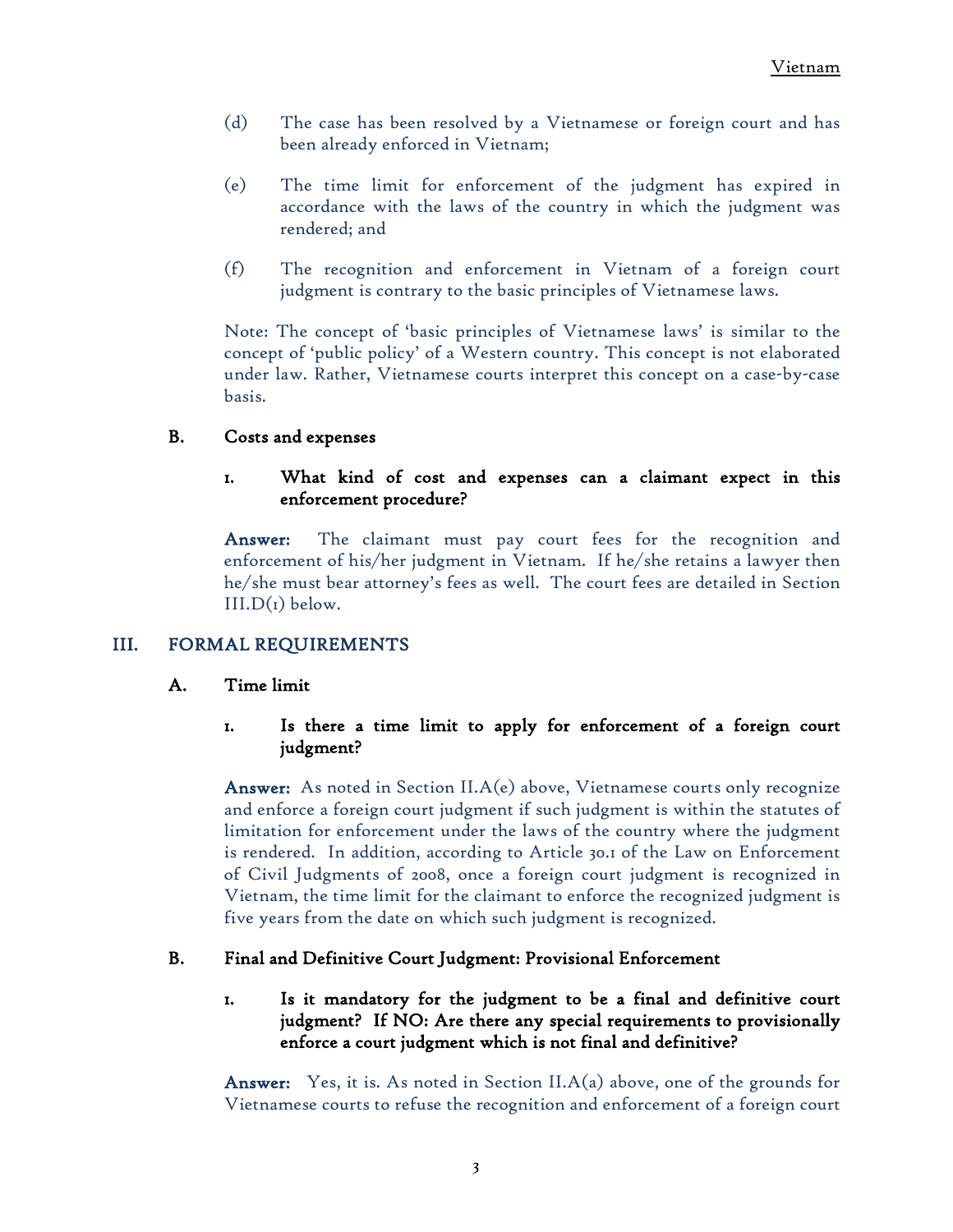judgment is that the underlying judgment is not final and definitive according to the laws of the country where such judgment is rendered.

### <span id="page-7-1"></span><span id="page-7-0"></span>C. Necessary Requirements

1. What necessary requirements must the foreign court Judgment fulfill to be recognized and enforced?

**Answer:** Please see our responses in sections  $LC(I)$  and  $II.A$  above.

### <span id="page-7-3"></span><span id="page-7-2"></span>D. Other Formal Requirements: Court Fees

1. Is it mandatory to pay Court Fees for this kind of application?

Answer: Yes, it is.

The fee for recognition of a foreign court judgment is currently VND4,000,000 (approximately US\$200). The fee for the enforcement of a recognized foreign court judgment is 3% of the collected amounts from the enforcement but in all cases not exceeding VND200,000,000 (approximately US\$10,000).

### <span id="page-7-4"></span>E. Are there any other formal requirements in your country to enforce a court judgment?

Answer: The process for requesting the recognition and enforcement of a foreign court judgment must follow the procedures detailed in Section IV. $D(r)$  below.

### <span id="page-7-6"></span><span id="page-7-5"></span>IV. PROCEDURE

#### <span id="page-7-7"></span>A. Competent court

### 1. Which Court or courts are competent to decide an enforcement application?

Answer: According to Article 35 of the Civil Proceedings Code, the competent court of Vietnam for the recognition of a foreign court judgment is the provincial court where the losing party has its office or has assets. Once a foreign court judgment is recognized, the winning party/claimant may ask the competent judgment execution agency of Vietnam to enforce the judgment. The judgment execution agency of Vietnam is a governmental agency under the Ministry of Justice of Vietnam. The competent judgment execution agency for the enforcement of a foreign court judgment is the agency located at the province (or city) where the Vietnamese court recognized the judgment.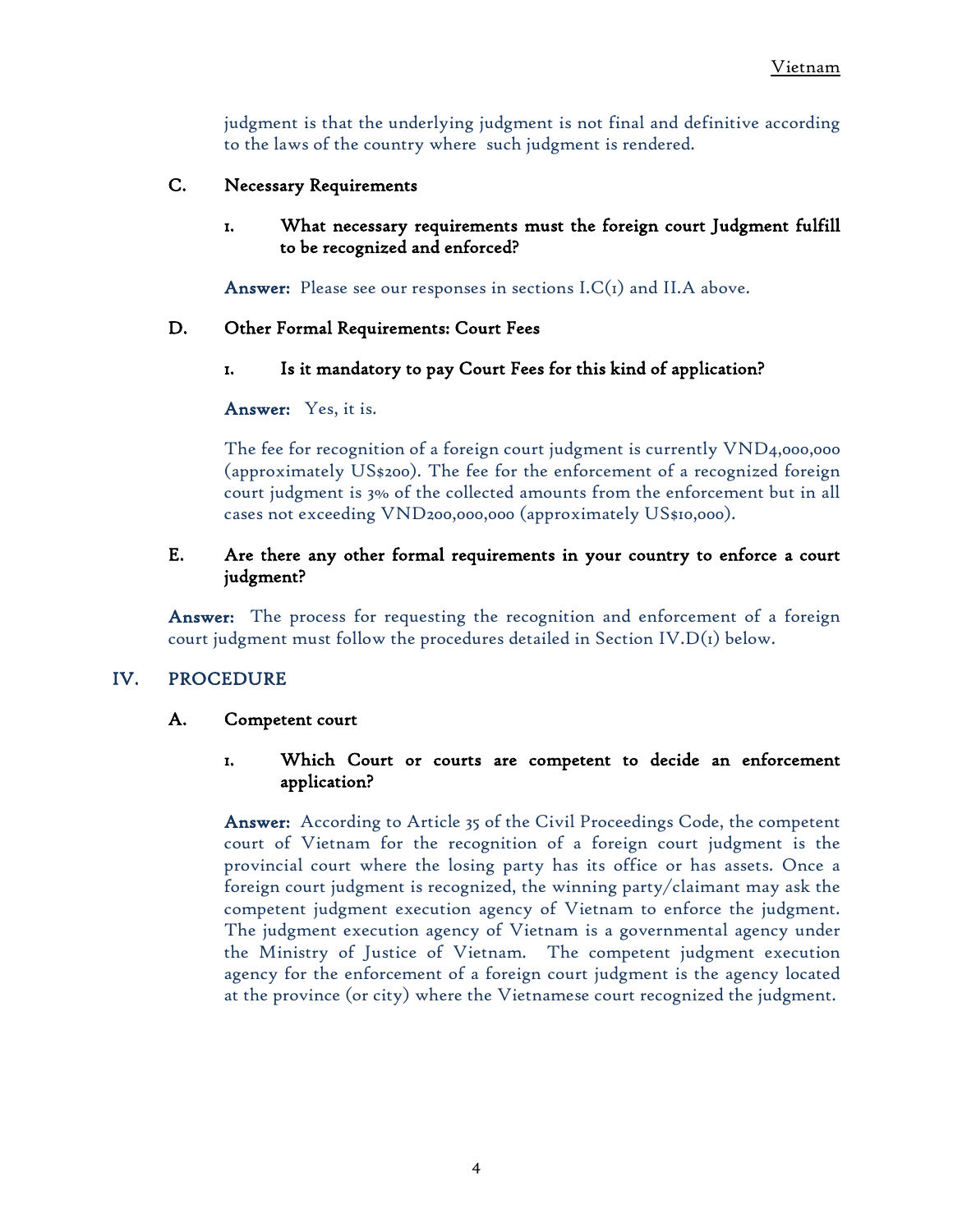# <span id="page-8-1"></span><span id="page-8-0"></span>B. Informational Requirements for the Application to Enforce a Foreign Court Judgment

# 1. What information must be contained in the enforcement application of a foreign court judgment?

Answer: According to Article 350 of the Civil Proceedings Code, the application must contain the following information:

- (a) Name and address of the claimant;
- (b) Name and address of the party against whom the judgment enforcement is sought (i.e., the losing party); if such party does not have a principal office in Vietnam, the location of the assets and types of assets relating to the enforcement in Vietnam; and
- (c) The request(s) of the claimant.

Note: The application must be legalized, translated into Vietnamese, and notarized or certified in Vietnam.

# <span id="page-8-2"></span>C. What documents must be included with/attached to the application to enforce a foreign court judgment?

Answer: According to Article 351 of the Civil Proceedings Code, the following documents must be submitted together with the application: (i) a copy of the foreign court judgment; (ii) a document certifying that such judgment is final and definitive, the time limit for enforcement has not expired, and it is necessary to have it enforced in Vietnam (unless the foregoing items have been clearly specified in the judgment); (iii) a document certifying that a copy of the judgment was served to the person against whom the enforcement is sought; and (iv) in cases where the person against whom the enforcement is sought was absent at the trial conducted by the foreign court, a document certifying that such person was duly summoned.

Note: The documents mentioned from (ii) to (iv) above must be legalized, translated into Vietnamese, and notarized or certified in Vietnam.

### <span id="page-8-4"></span><span id="page-8-3"></span>D. Phases of the Procedure

# 1. What are the phases of the procedure to enforce a foreign court judgment?

Answer: The phases for the recognition and enforcement of a foreign court judgment are generally as follows:

(a) The claimant must send the application and the documents mentioned in Section IV.C above to the Ministry of Justice of Vietnam. Together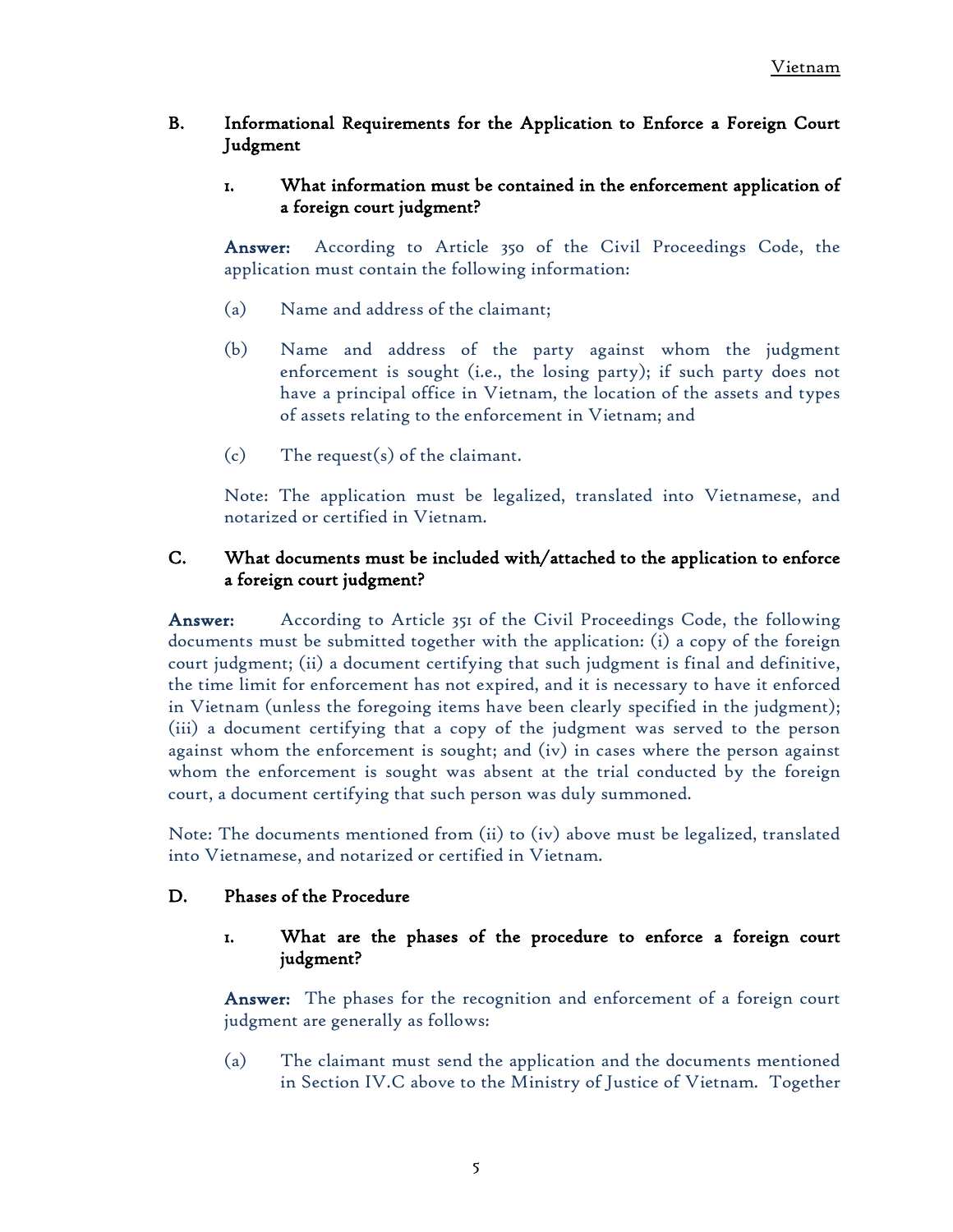with the submission of the application, the claimant must pay the fee for the recognition of the foreign court judgment;

- (b) Within seven calendar day from the date of payment of the fee for recognition by the claimant, the Ministry of Justice shall transfer the application to the competent court;
- (c) Within a period of four months from when it receives the application from the Ministry of Justice, the competent court shall decide to reject the application (on the basis of failing to identify the address or the assets of the losing party, etc.) or open the hearing of the application;
- (d) Within a period of one month from the date it decides to open the hearing of the application for the recognition and enforcement of a foreign court judgment, the court shall open the formal hearing to decide whether the judgment is recognized and enforced in Vietnam or not;
- (e) In cases where a foreign court judgment is recognized for enforcement in Vietnam, the claimant shall follow the judgment execution process as stipulated in the Law on Enforcement of Civil Judgments of 2008.

# <span id="page-9-1"></span><span id="page-9-0"></span>E. Opposition of the Defendant

1. Can a defendant oppose to this enforcement application?

Answer: No, he/she cannot. However, the defendant may appeal the decision of the court of Vietnam. Please refer to Section IV.F below for details.

<span id="page-9-2"></span>2. Are there a limited number of reasons for the defendant to oppose to the enforcement of the court judgment? If YES: what are those reasons?

Answer: Not applicable.

### <span id="page-9-4"></span><span id="page-9-3"></span>F. Appeal and its Consequences in this Procedure

1. Is it possible to appeal a court decision to recognize and enforce a foreign court decision?

Answer: Yes, it is.

Within fifteen calendar days from the date on which a Vietnamese court issues its decision on the recognition and enforcement of a foreign court judgment, the losing party/defendant may appeal this decision to the Supreme Court of Vietnam. Within two months from the date it receives the case files, the Supreme Court of Vietnam issues its decision on the appeal.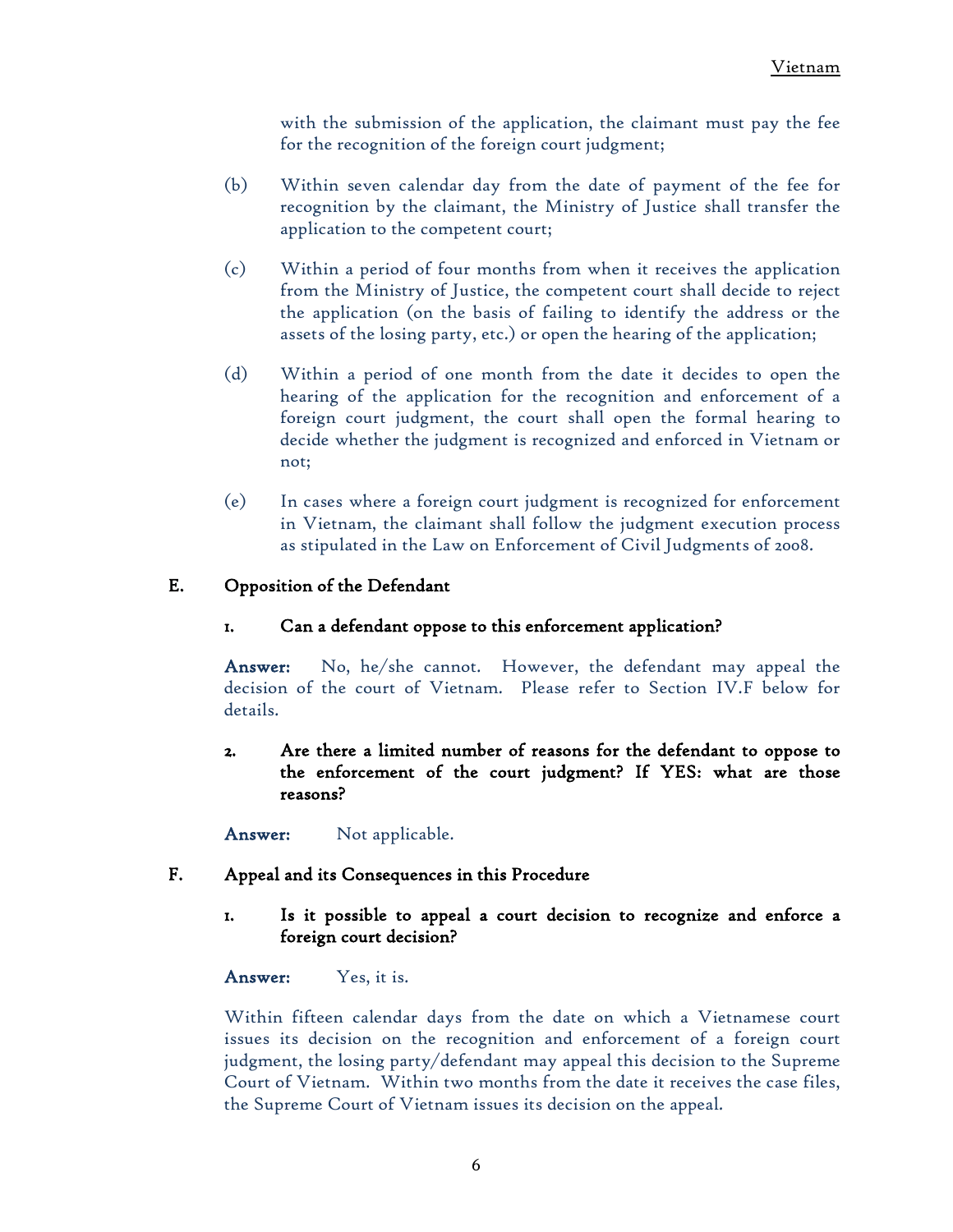### <span id="page-10-0"></span>2. Can this appeal suspend the enforcement?

Answer: Yes, this can. The enforcement process will be pending until the Supreme Court of Vietnam renders its opinion on the appeal.

### <span id="page-10-2"></span><span id="page-10-1"></span>G. Recovery of judicial costs and expenses

# 1. Are there any rules concerning recovery of the judicial costs incurred as a result of the enforcement application?

Answer: No, there are not. The claimant must bear the court fees as described in Section III.D(1) above *plus* the attorney's fees (if any).

# <span id="page-10-4"></span><span id="page-10-3"></span>V. RECOVERY OF THE DEBT

### <span id="page-10-5"></span>A. Means of Enforcement

# 1. What types of assets are subject to enforcement of the court's judgment?

Answer: Any types of assets that can be transacted and under the ownership of the losing party are subject to enforcement in Vietnam. Thus, the assets may include real estate, machines, vehicles, money, valuable papers, intellectual property, etc. However, Vietnamese laws prohibit attaching assets that are considered basic needs of the defendant such as food, drugs, working tools, etc. The attachment of a house being the only house of the defendant can only be made if the defendant does not have any other type of assets (or if he/she does, such assets are below the value of the enforced obligations).

### <span id="page-10-7"></span><span id="page-10-6"></span>VI. OTHER ISSUES OF INTEREST IN YOUR JURISDICTION

### A. Any other issues of interest in your jurisdiction

Answer: Vietnam has only entered into judicial assistance agreements (which may include the mechanism for the recognition and enforcement of judgments of the contracting states) with about sixteen countries and territories. Most of these countries are former countries of the Soviet bloc. Thus, the only possibility for a court judgment from a member of the European Union such as the United Kingdom or Germany (except France since this country has entered into a judicial assistance agreement with Vietnam) or the United States to be recognized and enforced in Vietnam is on the reciprocal basis on which the Vietnamese courts have discretionary power. In fact, Vietnamese courts have recognized and enforced few foreign court judgments on this basis. However, the number of cases that are recognized and enforced in Vietnam is well below the number of applications that Vietnam is handling each year.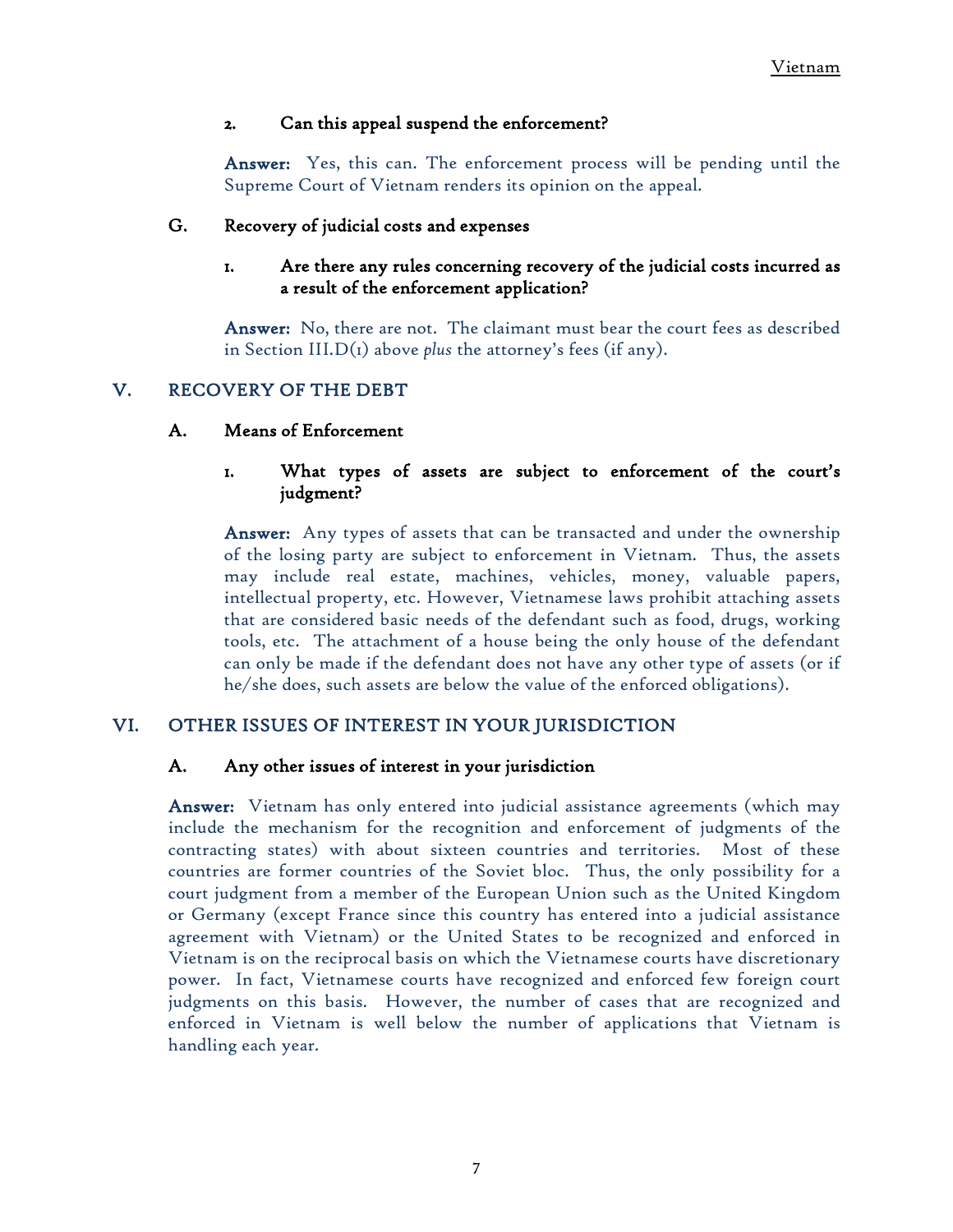In addition, the process for the recognition and enforcement of a foreign court judgment in Vietnam is rather time-consuming. It always takes at least one year to complete.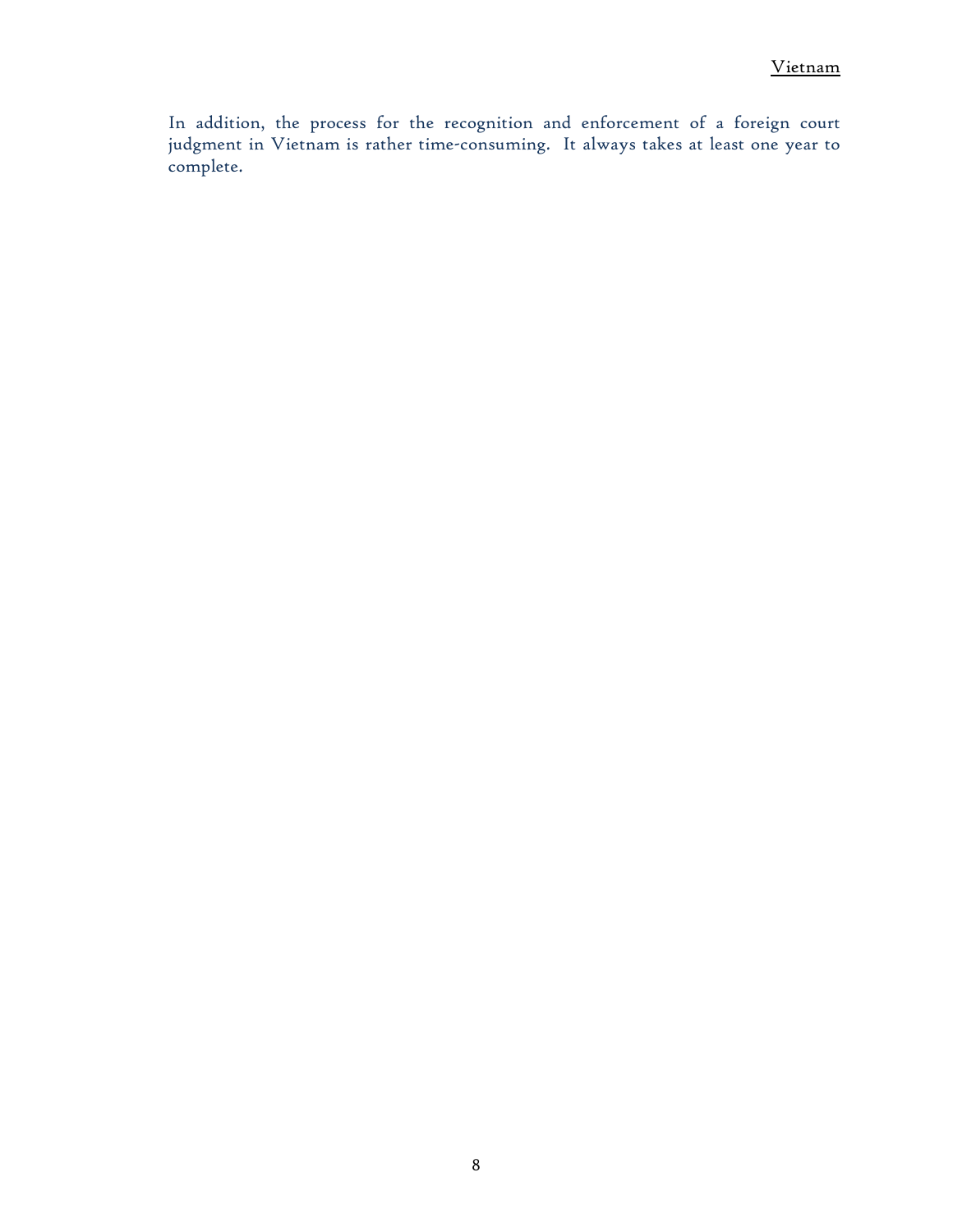# MULTILAW LITIGATION AND DISPUTE RESOLUTION PRACTICE GROUP

*ENFORCEMENT OF FOREIGN JUDGMENTS PROJECT* 



# **REACHING ACROSS BORDERS**

INTERIM AND PRECAUTIONARY MEASURES FOR THE ENFORCEMENT OF FOREIGN JUDGMENTS IN VIETNAM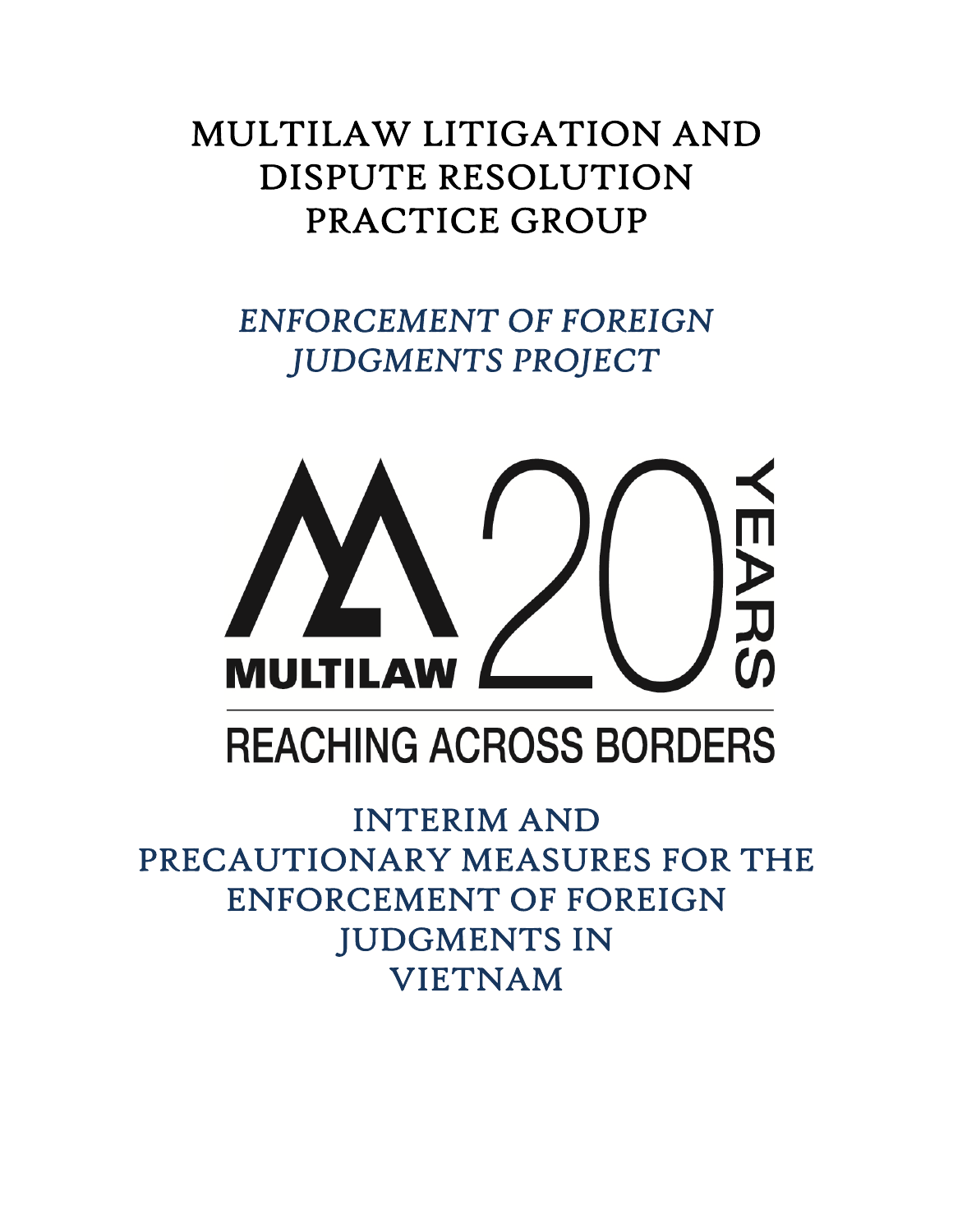# TABLE OF CONTENTS

|      |                                                   | Page                                                                                                                                           |  |  |
|------|---------------------------------------------------|------------------------------------------------------------------------------------------------------------------------------------------------|--|--|
| I.   | APPLYING FOR INTERIM AND PRECAUTIONARY MEASURES I |                                                                                                                                                |  |  |
|      | A.                                                | Is it possible to apply for an interim measure in order to assure the                                                                          |  |  |
|      | B.                                                | Is it mandatory to pay court fees for this type of application?                                                                                |  |  |
|      | C.                                                | What is the ordinary/average length of time for this kind of procedure?1                                                                       |  |  |
| Н.   |                                                   |                                                                                                                                                |  |  |
|      | A.                                                | For which types of interim measures are the parties allowed to apply?<br>(e.g., injunction, freezing orders, caveat, restraining order, etc.)  |  |  |
| III. |                                                   |                                                                                                                                                |  |  |
|      | A.                                                |                                                                                                                                                |  |  |
|      |                                                   | Which court has jurisdiction to grant these interim and<br>I.                                                                                  |  |  |
|      | B.                                                | When can the application for interim and precautionary measures be                                                                             |  |  |
|      |                                                   | Is it possible to apply for it at the time the underlying lawsuit is<br>I.<br>filed? If YES: Are there any special requirements when so        |  |  |
|      | C.                                                | Is it possible to apply for interim precautionary measures before filing<br>the underlying lawsuit? If YES: Are there any special requirements |  |  |
|      | D.                                                | Is it possible to apply for interim precautionary measures after filing<br>the main claim? If YES: Are there any special requirements when so  |  |  |
|      | Ε.                                                |                                                                                                                                                |  |  |
|      |                                                   | What requirements must be fulfilled in order to apply for an<br>I.<br>interim measure? (e.g., periculum in mora, fumus boni iuris,             |  |  |
|      | F.                                                |                                                                                                                                                |  |  |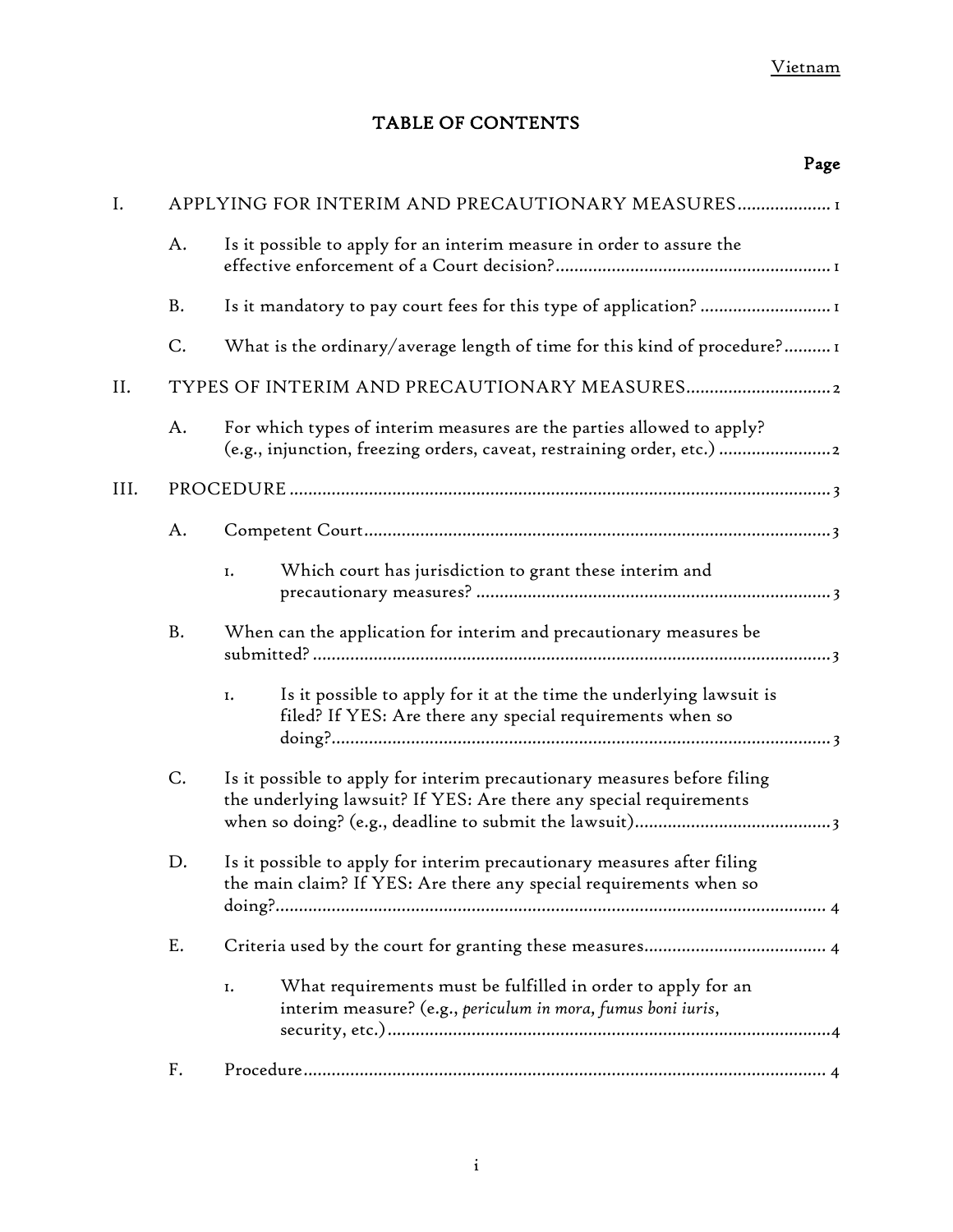|     |    | I. | Which are the main steps of the procedure after filing the<br>interim measure application? (e.g., holding a hearing, presenting            |
|-----|----|----|--------------------------------------------------------------------------------------------------------------------------------------------|
|     |    | 2. | Is it possible for the Court to order an interim measure without<br>hearing the other party? (in audita parte debitoris). If YES, under    |
|     |    | 3. |                                                                                                                                            |
|     | G. |    |                                                                                                                                            |
|     |    | I. | Is it possible for the defendant to oppose interim and                                                                                     |
|     |    | 2. | Is it possible for the defendant to ask the Court for the<br>substitution of the interim measure for a guarantee?5                         |
|     | Н. |    |                                                                                                                                            |
|     |    | I. | Are appeals allowed from the court decision ordering the                                                                                   |
|     |    | 2. | Is it possible to enforce the interim measure once an appeal is                                                                            |
| IV. |    |    | EFFECTS AND VALIDITY OF INTERIM AND PRECAUTIONARY                                                                                          |
|     | A. |    | Is it possible to enforce the interim measure when the other party                                                                         |
|     | B. |    |                                                                                                                                            |
|     | C. |    |                                                                                                                                            |
|     | D. |    | Are there any rules concerning the costs (e.g., lawyers' fees, etc.)                                                                       |
| V.  |    |    |                                                                                                                                            |
|     | A. |    | Is it possible to apply for an interim measure in order to assure the<br>effective enforcement of an Arbitration Award in your country? If |
|     | B. |    |                                                                                                                                            |
| VI. |    |    |                                                                                                                                            |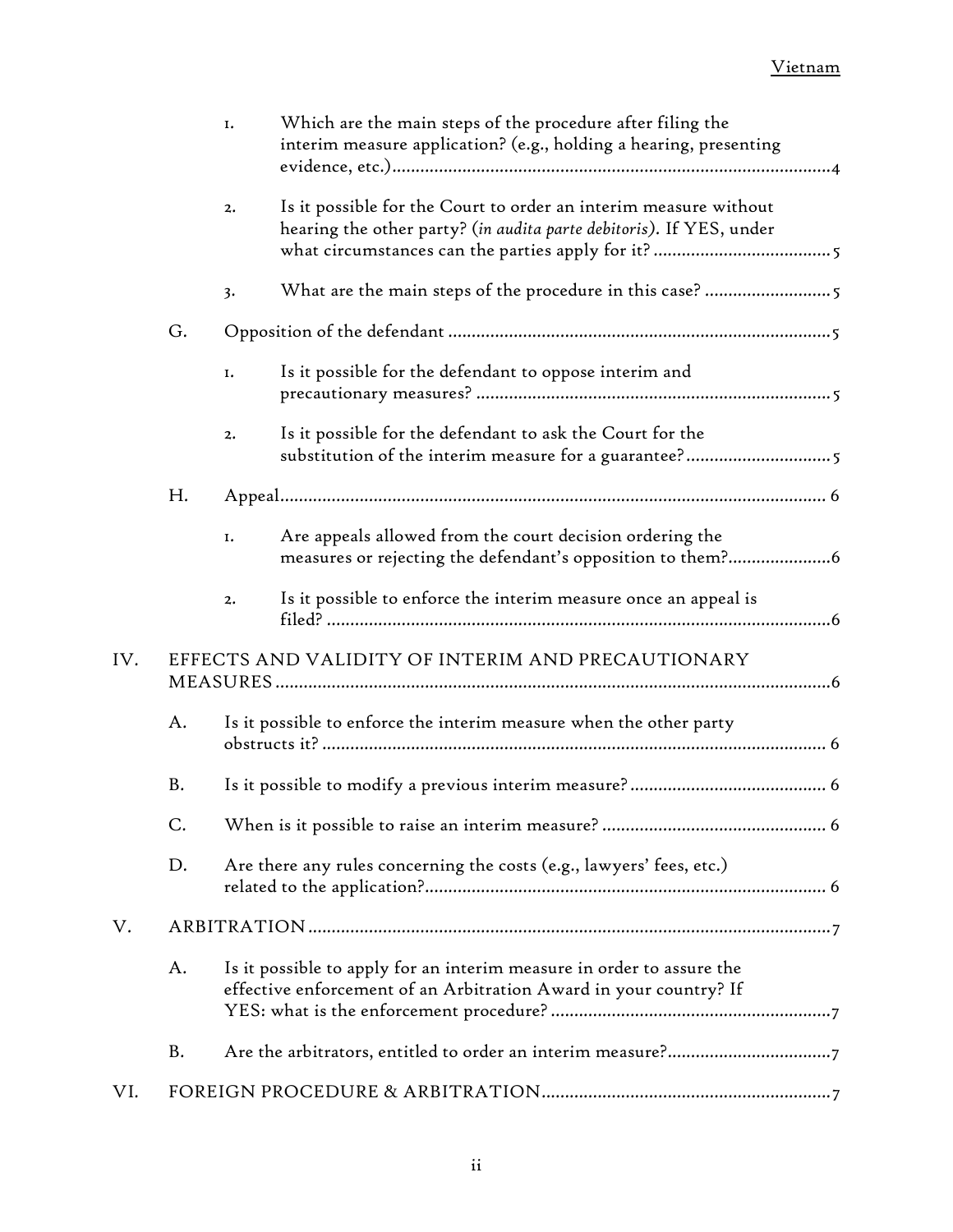| A. | Is it possible to apply for an interim measure before your country<br>Courts in order to assure the effective enforcement of a foreign Court<br>Decision or Arbitration Award? If YES: how is this procedure |  |
|----|--------------------------------------------------------------------------------------------------------------------------------------------------------------------------------------------------------------|--|
|    |                                                                                                                                                                                                              |  |
| A. | Please state/provide any other issues of interest in your jurisdiction 8                                                                                                                                     |  |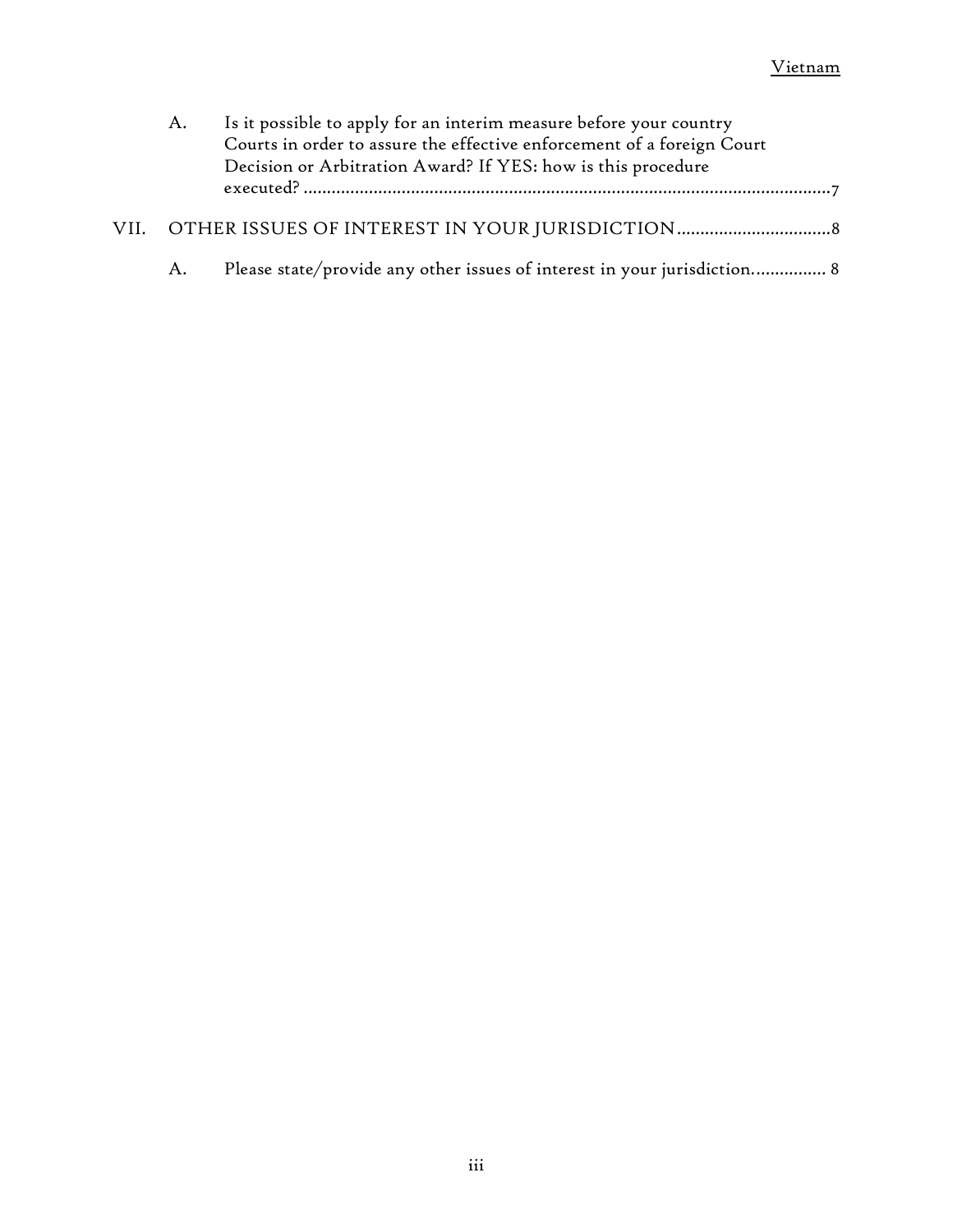### <span id="page-16-1"></span><span id="page-16-0"></span>I. APPLYING FOR INTERIM AND PRECAUTIONARY MEASURES

# A. Is it possible to apply for an interim measure in order to assure the effective enforcement of a Court decision?

### Answer: Yes, it is.

Pursuant to Article 99 of the Civil Proceedings Code of Vietnam of 2004 and its amendment in 2011 (collectively referred to as the "Civil Proceedings Code"), during settlement of a civil case, any concerned party such as the plaintiff or a related party (hereinafter referred to as the "**applicant**") may request the court that is resolving the case to issue an order for the application of one or more interim and precautionary measures (hereinafter generally referred to as the "interim measures").

According to Clause 1.2 of Resolution No. 02/2005/NQ-HDTP of the Council of Judges of the Supreme People's Court of Vietnam dated April 27, 2005, providing guidelines for implementation of Chapter III – "Interim Preliminary Injunctive Relief Measures" of the Civil Proceedings Code (hereinafter referred to as "Resolution 02"), a court may issue an interim measure based on the following grounds: (i) to meet the urgent needs of the concerned party (otherwise, it will adversely affect the applicant); (ii) to protect the evidence; (iii) to preserve the *status quo* in order to avoid irrecoverable damage; and/or (iv) to ensure enforcement of the coming court judgment.

# <span id="page-16-2"></span>B. Is it mandatory to pay court fees for this type of application?

Answer: No, it is not.

A petition to apply for the interim measures is currently not subject to any court fees.

However, in certain circumstances (as described in Section II.A below), an applicant who requests the court to grant an interim measure(s) must deposit a sum of money or precious metals, gemstones or valuable papers as security for the applicant's request. Under the law, the amount shall be fixed by the court and be equivalent to the disputed amount. However, as a matter of practice, where the disputed amount involves a large amount of money, the court normally requires the applicant to deposit an amount below the disputed money.

### <span id="page-16-3"></span>C. What is the ordinary/average length of time for this kind of procedure?

Answer: According to Article 117 of the Civil Proceedings Code and clauses 5 and 6 of Resolution 02, the judge who is in charge of resolving the case (where the case is settled by a single judge) or the council of judges (where the case is settled by a council of judges) issues the order of an interim measure(s) within the time-limit of:

(a) Three [calendar] days from the date of acceptance of the application for the interim measure(s) and the deposit of the security (where applicable) in cases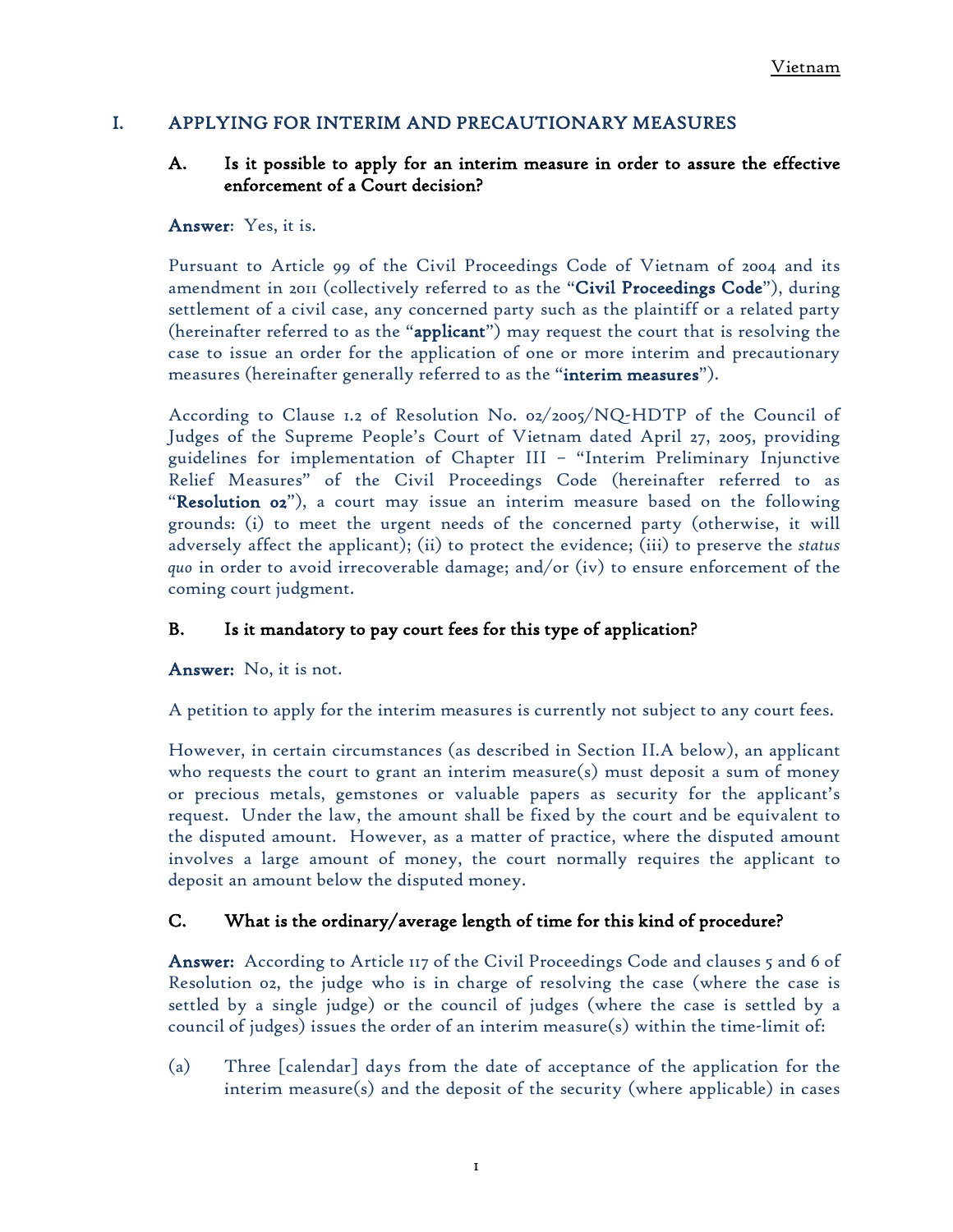where the application is filed after the competent court accepts the statement of claims; or

(b) Forty-eight hours upon receipt of the application for the interim measure(s) and the deposit of the security (where applicable) in cases where the application and the statement of claims are filed at the same time.

However, in practice, Vietnamese courts do not always follow the timelines presented above. In fact, the grant of an interim measure(s) depends on the complexity of the case and the workload of the court.

# <span id="page-17-1"></span><span id="page-17-0"></span>II. TYPES OF INTERIM AND PRECAUTIONARY MEASURES

A. For which types of interim measures are the parties allowed to apply? (e.g., injunction, freezing orders, caveat, restraining order, etc.)

Answer: According to Article 102 of the Civil Proceedings Code, the applicant may apply to the court for issuing one or more of the following interim measures:

- (a) Assigning a minor to an individual or organization to look after, nurture, take care of, and educate such minor;
- (b) Forcing premature performance of part of the obligation to alimony support;
- (c) Forcing premature performance of the obligation to compensate for damages caused by harm to the life or health of the victim;
- (d) Forcing the employer to pay in advance salaries, wages, compensation or allowances for labor-related accidents or occupational diseases to its employees;
- (e) Temporarily suspending the implementation of a decision on dismissal of an employee;
- (f) Attaching the asset in dispute;\*
- $(g)$  Prohibiting any transfer of the asset in dispute;\*
- (h) Prohibiting any change in the *status quo* of the asset in dispute;\*
- (i) Permitting the harvest and sale of subsidiary food crops or of other products or commodities;
- (j) Freezing account(s) at banks, other credit institutions and the State Treasury; freezing assets at the place of bailment;\*
- $(k)$  Freezing the assets of the obligor;\*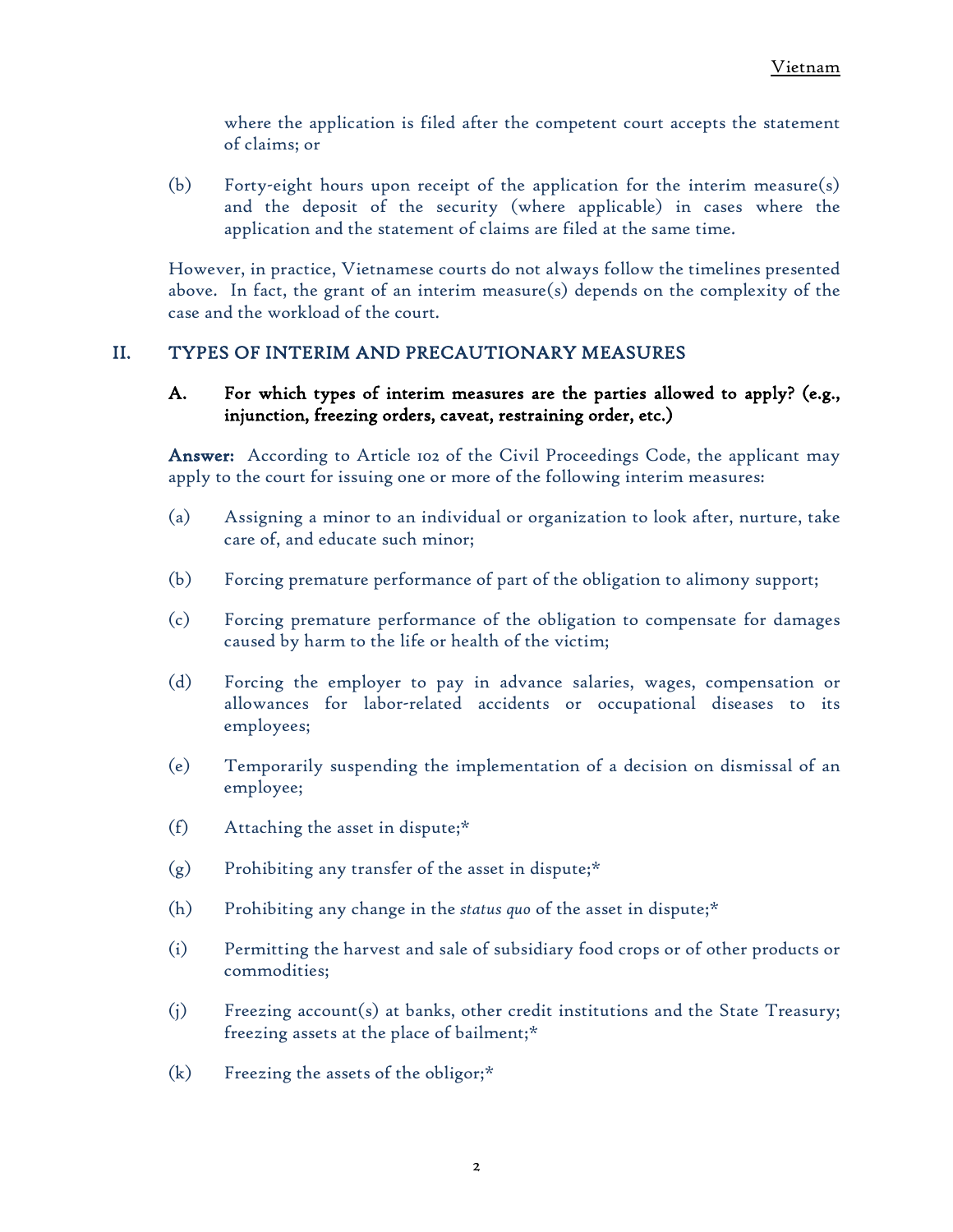- (l) Prohibiting or forcing the defendant or a related party from conducting or to conduct certain acts; and/or
- (m) Other preliminary measures as stipulated by law.

Note: For circumstances marked with  $(*)$  above, the applicant is required to deposit his/her money or other valuable assets as security for the issuance of the interim measure(s).

# <span id="page-18-1"></span><span id="page-18-0"></span>III. PROCEDURE

### <span id="page-18-2"></span>A. Competent Court

1. Which court has jurisdiction to grant these interim and precautionary measures?

Answer: The court to grant an interim measure is the court that has jurisdiction to accept the statement of claims of the plaintiff.

- <span id="page-18-4"></span><span id="page-18-3"></span>B. When can the application for interim and precautionary measures be submitted?
	- 1. Is it possible to apply for it at the time the underlying lawsuit is filed? If YES: Are there any special requirements when so doing?

### Answer: Yes, it is.

According to Clause 2 of Resolution 02, the court may issue an interim measure(s) (at the time when the underlying lawsuit is filed) in cases where (i) there occur emergency events that require the court to act immediately; (ii) the evidence of the case is being destroyed or is threatened to be destroyed; or (iii) to avoid any grave consequences.

There are no special requirements for the request for an interim measure(s) in this circumstance. Rather, the procedures for the issuance of an interim measure(s) are mentioned in Section I.C(b) above, i.e., the applicant submits the application and the security (where necessary) to the court.

# <span id="page-18-5"></span>C. Is it possible to apply for interim precautionary measures before filing the underlying lawsuit? If YES: Are there any special requirements when so doing? (e.g., deadline to submit the lawsuit)

Answer: No, it is not.

This is not allowed under the Civil Proceedings Code.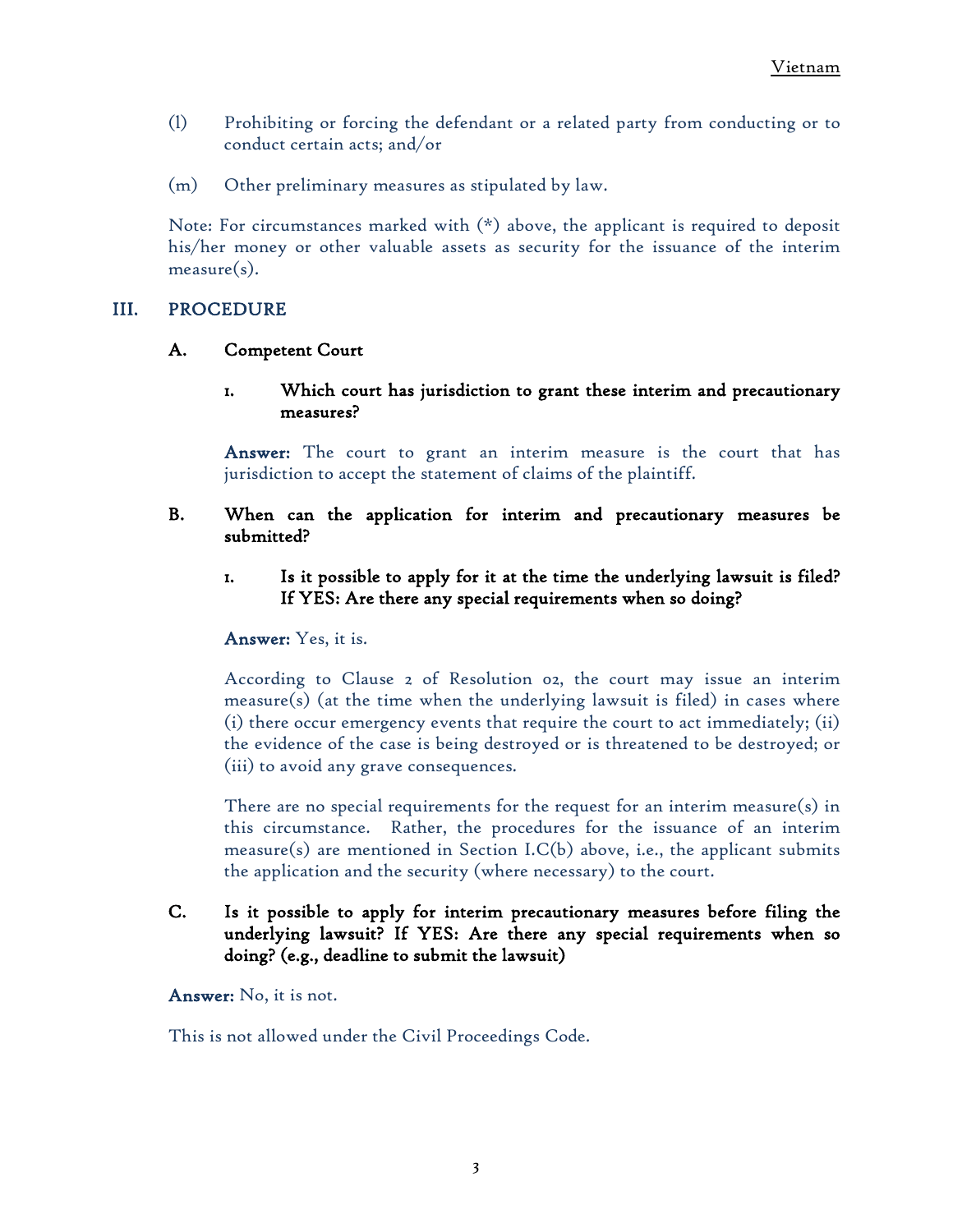# <span id="page-19-0"></span>D. Is it possible to apply for interim precautionary measures after filing the main claim? If YES: Are there any special requirements when so doing?

### Answer: Yes, it is.

There are no special requirements for the request for an interim measure(s) in this circumstance. Rather, the procedures for the issuance of an interim measure(s) are mentioned in Section I.C(a) above, i.e., the applicant submits the application and the security (where necessary) to the court.

### <span id="page-19-2"></span><span id="page-19-1"></span>E. Criteria used by the court for granting these measures

# 1. What requirements must be fulfilled in order to apply for an interim measure? (e.g., periculum in mora, fumus boni iuris, security, etc.)

Answer: Vietnamese courts only issue an interim measure(s) if they consider the application for such measure(s) meets one of the grounds mentioned in Section I.A above and upon the fulfillment of the security requirements (as mentioned in sections I.B and II.A above respectively).

### <span id="page-19-4"></span><span id="page-19-3"></span>F. Procedure

# 1. Which are the main steps of the procedure after filing the interim measure application? (e.g., holding a hearing, presenting evidence, etc.)

Answer: The main steps to grant the interim measures are generally as follows:

*First*, the judge verifies the application for the issuance of the interim measure(s) and supporting evidence. If the provided evidence is found insufficient, the judge shall require the applicant to provide further evidence.

*Second,* within three calendar days from the date of acceptance of the application for the issuance of an interim measure(s), if the judge thinks that it is appropriate for the issuance of the interim measure(s), he/she may consult with the party against whom the interim measures is sought, such as the defendant, for his/her opinion provided that such consultation does not adversely affect the application of the interim measure(s).

*Third*, upon the consultation (if any) and the provision of the security, within three calendar days, the judge must decide to issue the order for the interim measure(s) or not. In a case where the judge decides not to grant the interim measure(s), he/she must respond to the applicant in writing with reasons for his/her refusal.

An order for the interim measure(s) has an immediate effect. The judge must send a copy of the order to the applicant, the party to whom the interim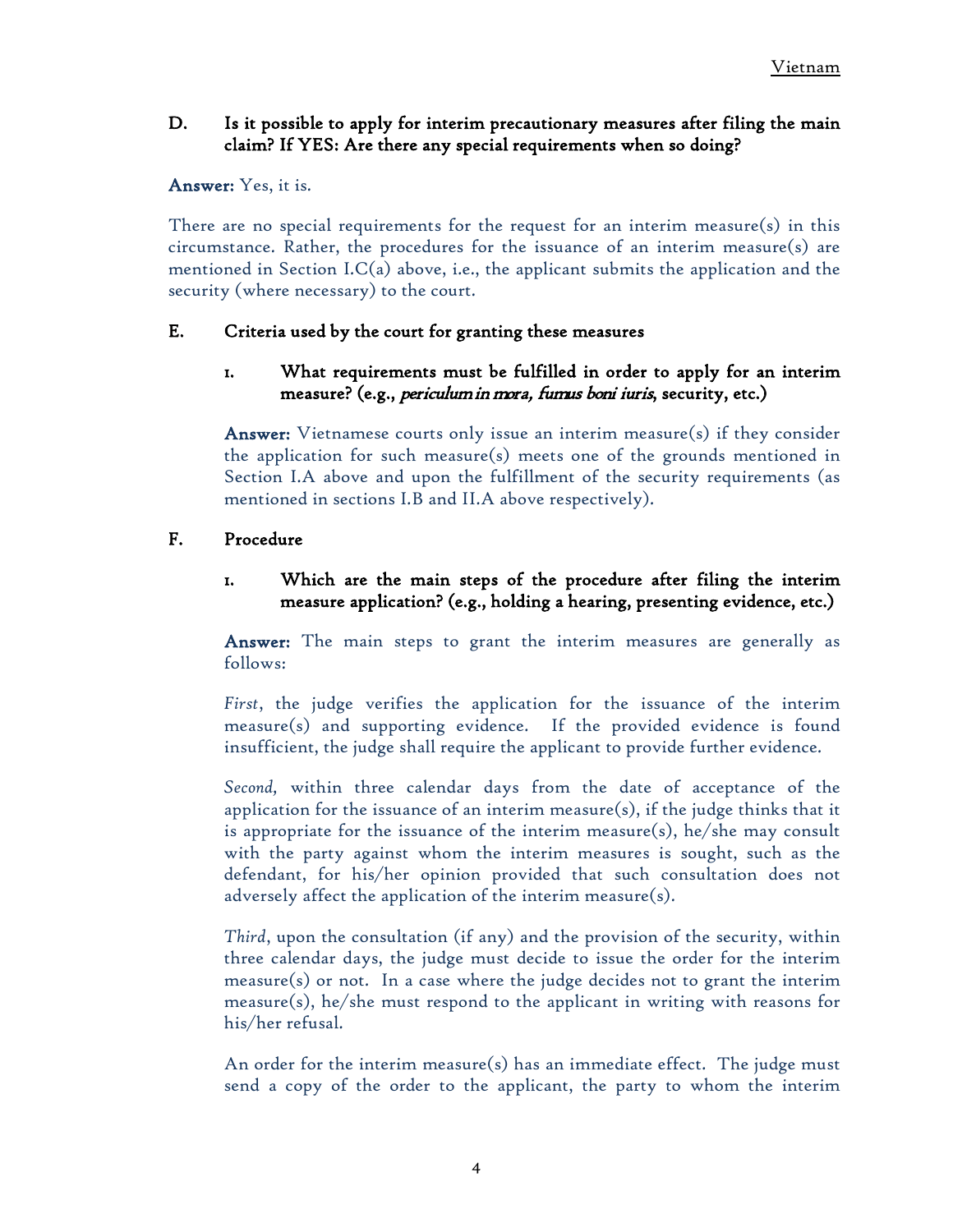measures are applied, and related parties (if any) immediately after its issuance of the order.

# <span id="page-20-0"></span>2. Is it possible for the Court to order an interim measure without hearing the other party? (in audita parte debitoris). If YES, under what circumstances can the parties apply for it?

# Answer: Yes, it is.

As mentioned in Sub-Section (1) above, Vietnamese courts have the sole discretion to hear the other party. Such hearing is subject to the conditions that they would help the court to issue an appropriate interim measure(s) and it does not adversely affect the application of the interim measure(s).

# 3. What are the main steps of the procedure in this case?

Answer: Please see our responses in Sub-Section (1) above.

# <span id="page-20-3"></span><span id="page-20-2"></span><span id="page-20-1"></span>G. Opposition of the defendant

# 1. Is it possible for the defendant to oppose interim and precautionary measures?

### Answer: Yes, it is.

According to Article 124 of the Civil Proceedings Code, the defendant has the right to lodge a complaint against the applicable interim measures to the chief judge of the court where the case is settled. Such complaint must be filed within three working days from when the defendant receives the order of the interim measure(s).

Within the period of three working days from the date of receiving the complaint from the defendant, the chief judge must consider it and issue his/her decision on the merits of the complaint. The decision of the chief judge must be sent to the defendant immediately after he/she issues it. The decision of the chief judge is final and binding. The defendant is not allowed to appeal to a higher court.

# <span id="page-20-4"></span>2. Is it possible for the defendant to ask the Court for the substitution of the interim measure for a guarantee?

Answer: Yes, it is. However, it is subject to the acceptance of the applicant.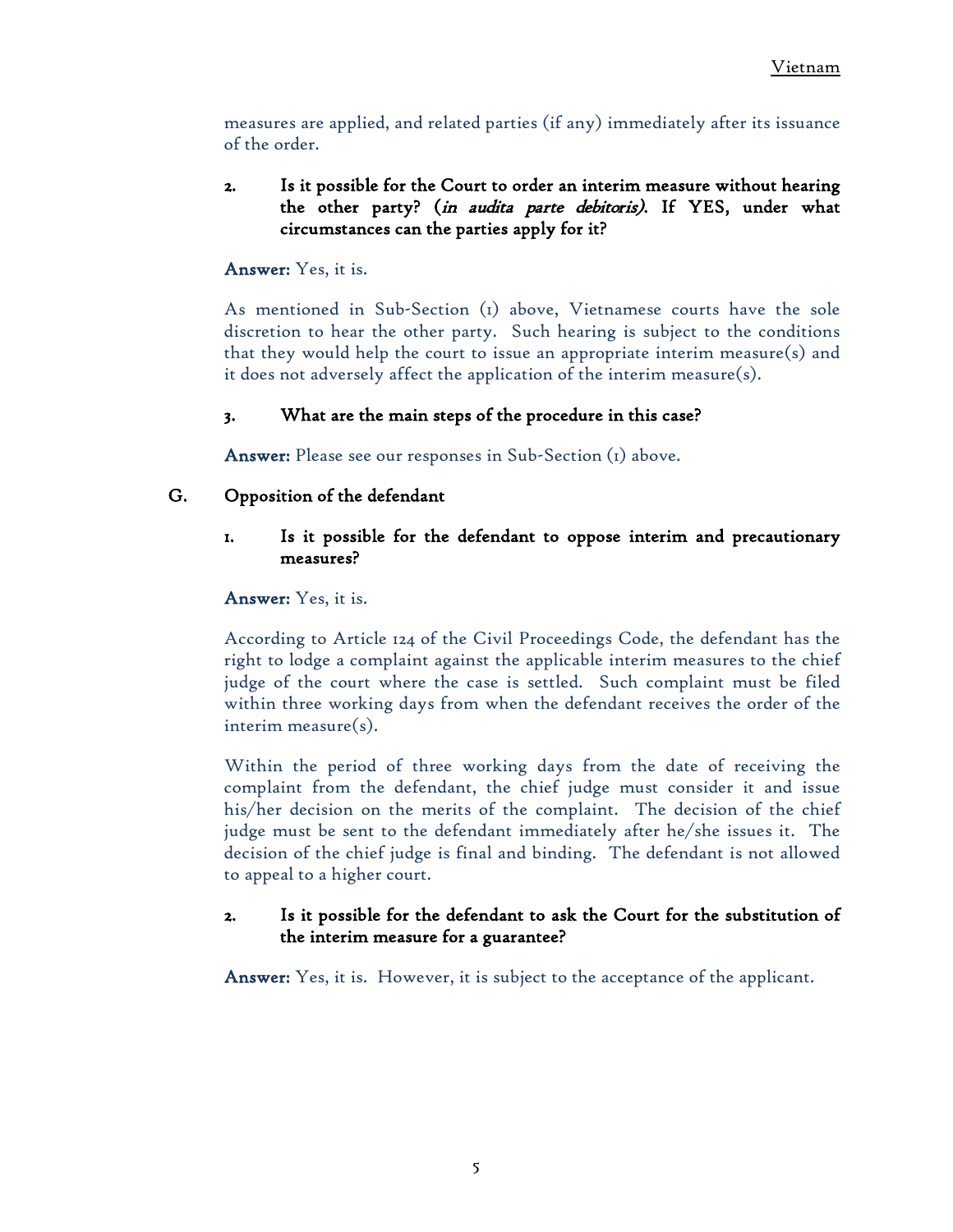# <span id="page-21-1"></span><span id="page-21-0"></span>H. Appeal

# 1. Are appeals allowed from the court decision ordering the measures or rejecting the defendant's opposition to them?

**Answer:** No, they are not. Please see our responses in Section III.  $G(t)$  above.

# <span id="page-21-2"></span>2. Is it possible to enforce the interim measure once an appeal is filed?

Answer: An order for interim measure(s) of a Vietnamese court has an immediate effect. In other words, an order for an interim measure(s) is not appealable under Vietnamese law.

# <span id="page-21-3"></span>IV. EFFECTS AND VALIDITY OF INTERIM AND PRECAUTIONARY MEASURES

# <span id="page-21-4"></span>A. Is it possible to enforce the interim measure when the other party obstructs it?

**Answer:** Yes, it is. As mentioned in Section  $III.F(1)$  above, an order for an interim measure(s) issued by a Vietnamese court has an immediate effect upon its issuance.

### <span id="page-21-5"></span>B. Is it possible to modify a previous interim measure?

Answer: Yes, it is.

According to Article 121 of the Civil Proceedings Code, an interim measure(s) may be modified when such measure(s) is deemed no longer suitable and it is necessary to change or grant an additional measure(s). The procedures for modification of an interim measure(s) are generally described in Section III. $F(t)$  above.

### <span id="page-21-6"></span>C. When is it possible to raise an interim measure?

Answer: According to Article 122 of the Civil Proceedings Code, the court shall immediately issue an order to revoke the granted interim measure(s) in one of the following circumstances:

- (a) The applicant requests such revocation;
- (b) The defendant has deposited his asset or has another person to provide security such as a guarantee to the applicant; or
- (c) The obligations of the defendant are terminated in accordance with the Civil Code of Vietnam of 2005.
- <span id="page-21-7"></span>D. Are there any rules concerning the costs (e.g., lawyers' fees, etc.) related to the application?

Answer: No, there are not.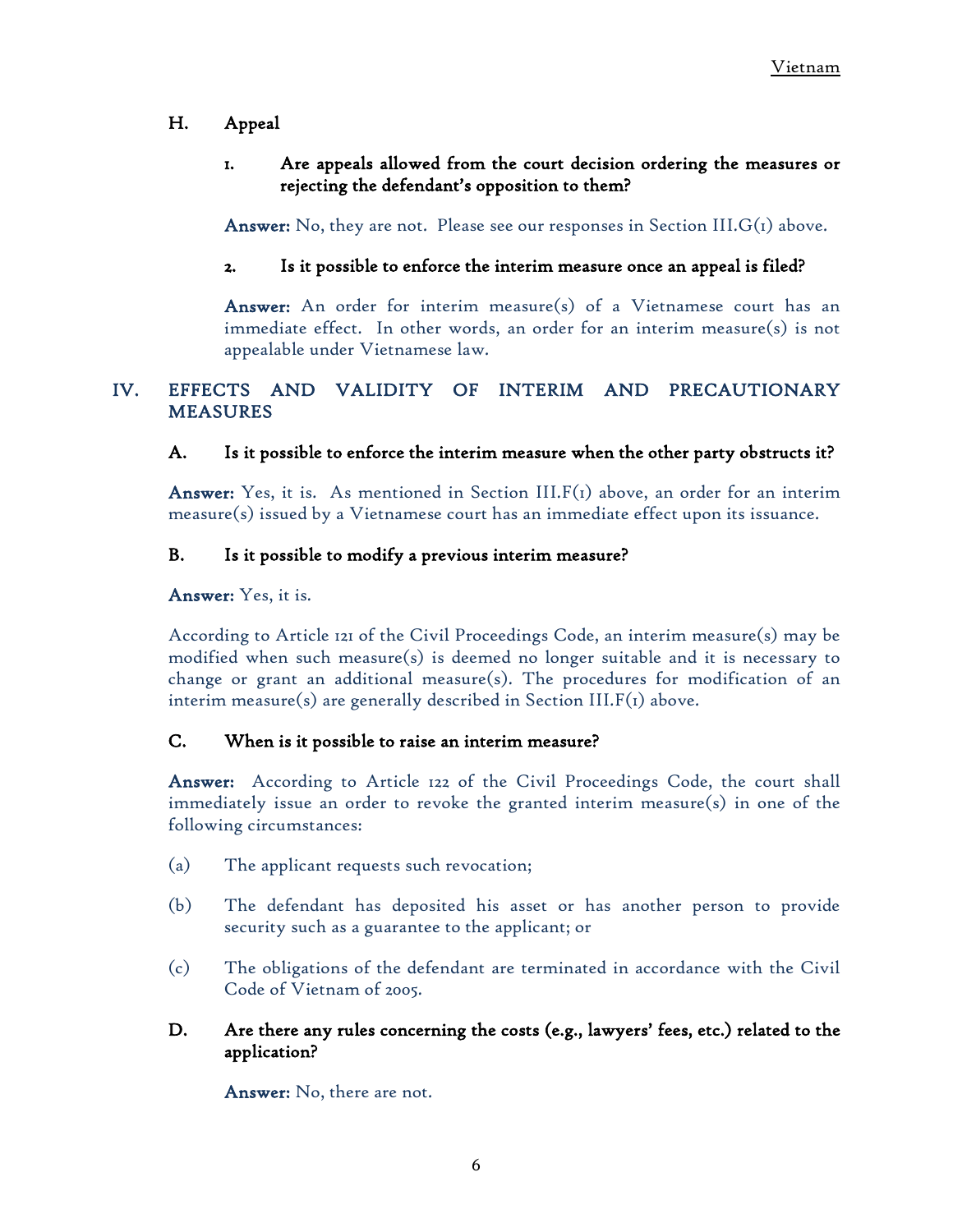The applicant does not have to pay any statutory cost in relation to its request for the issuance of an interim measure(s). This cost has been included in the court fees that the applicant must advance when he/she submits his/her statement of claims to the court.

Generally speaking, lawyer's fees for civil cases are at the mutual agreement between the concerned parties.

# <span id="page-22-1"></span><span id="page-22-0"></span>V. ARBITRATION

A. Is it possible to apply for an interim measure in order to assure the effective enforcement of an Arbitration Award in your country? If YES: what is the enforcement procedure?

Answer: Yes, it is.

Under Article 48 of Law no. 54/2010/QH12 on Arbitration of Vietnam ("Law on Arbitration"), the parties have the right to request the arbitration tribunal or a court to issue an order for an interim measure(s) for a dispute which is handled by a domestic arbitration center.

According to Article 53 of the Law on Arbitration, the general rules for the issuance of an order for an interim measure(s) are as follows:

- (a) the chief judge of the competent court (i.e., the provincial court(s) where the interim measure(s) are sought) shall, within three working days from the date of receipt of the application for the interim measures, assign a judge to consider the application;
- (b) The assigned judge shall, within three working days, consider the application and decide to grant an order for the interim measure(s) or not;
- (c) The conditions and procedures for the grant, modification, or revocation of the interim measure(s) follow the Civil Proceedings Code and are generally described in sections I.A, I.B, II.A, and  $III.F(i)$  above.

### <span id="page-22-2"></span>B. Are the arbitrators, entitled to order an interim measure?

Answer: Yes, they are.

### <span id="page-22-4"></span><span id="page-22-3"></span>VI. FOREIGN PROCEDURE & ARBITRATION

A. Is it possible to apply for an interim measure before your country Courts in order to assure the effective enforcement of a foreign Court Decision or Arbitration Award? If YES: how is this procedure executed?

Answer: No, it is not. The current laws of Vietnam do not provide for such mechanism.